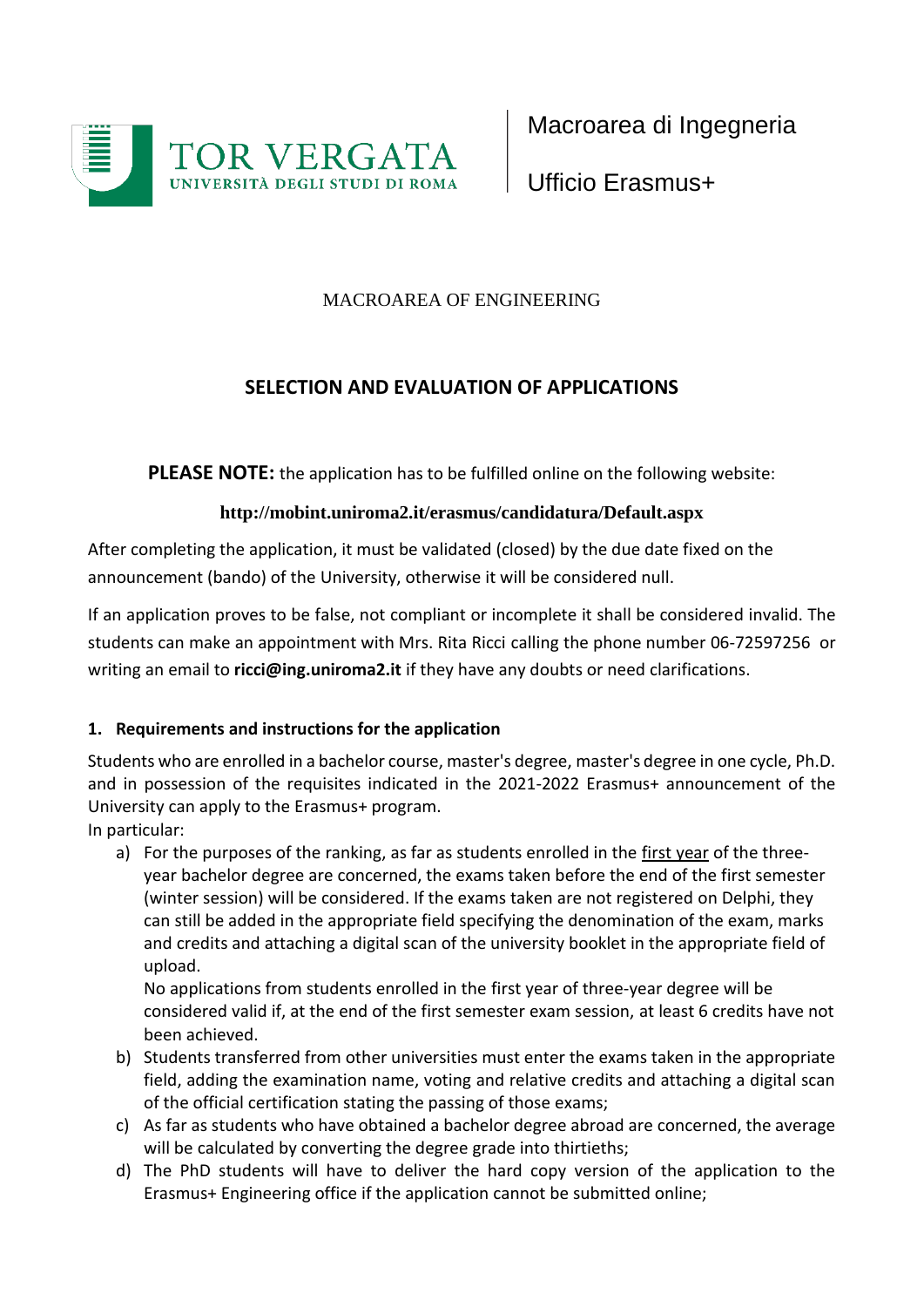e) Language certificates, certifications and linguistic self-certifications must be attached by uploading the related files.

#### **2. Evaluation criteria for ranking list creation and candidates' selection**

Evaluated elements are listed below:

- Weighted mean score: obtained considering the number of the credits of all exams passed and registered on Delphi within December 31st, 2020.
- Productivity: the ratio between the credits earned and the number of years passed since the year of enrollment to the Bachelor's Degree Course.

Exams passed during the Bachelor's and the Master's Degree Courses shall be evaluated together, without any distinction. Bachelor's Degree final mark shall not be evaluated. The number of full marks (30 e lode) obtained shall be considered only in the case of an equal score in the final passlist. All courses where the marking system is not expressed in thirtieths shall be excluded from evaluation.

Similar criteria based on merit and productivity evaluation shall be applied to applications made by students from abroad.

The final pass-list shall be divided by Degree Course.

Grants shall be assigned separately by Degree Course (possible combination of similar Degree Courses shall be communicated), and choice of destination shall be made by candidates by respecting the pass-list order of each Degree Course (provided that requirements of each destination are met, both as regards language skills and level of study: PhD students, students who are preparing their graduation thesis, etc.).

As regards the following grants: École Nationale des Ponts et Chaussées, Ensta and Marsiglia (Civil Engineering), Eindhoven (Engineering & Management), Lisbon, Ensta and Marsiglia (Medical Engineering), Haute École Specialiseé de Suisse Occidentale e Haute École d'Ingegnerie et Gestion du Canton de Vaud (Energy Engineering and Medical Engineering), Imperial College London (Control System Engineering), Monaco (Mechanical and Energetic Engineering, Engineering sciences), final assignation is of exclusive competence of the Erasmus+ Coordinator in charge of the agreement. Grants may not be assigned if the Coordinator decides that requirements for the specific destination are not met. To this regard, students interested in the above-mentioned destinations are suggested to refer to the Erasmus+ Coordinator in charge of the agreement beforehand.

#### **3. Language skills required**

As regards language skills required for the different destinations, the grant can expect a defined level of certified linguistic knowledge.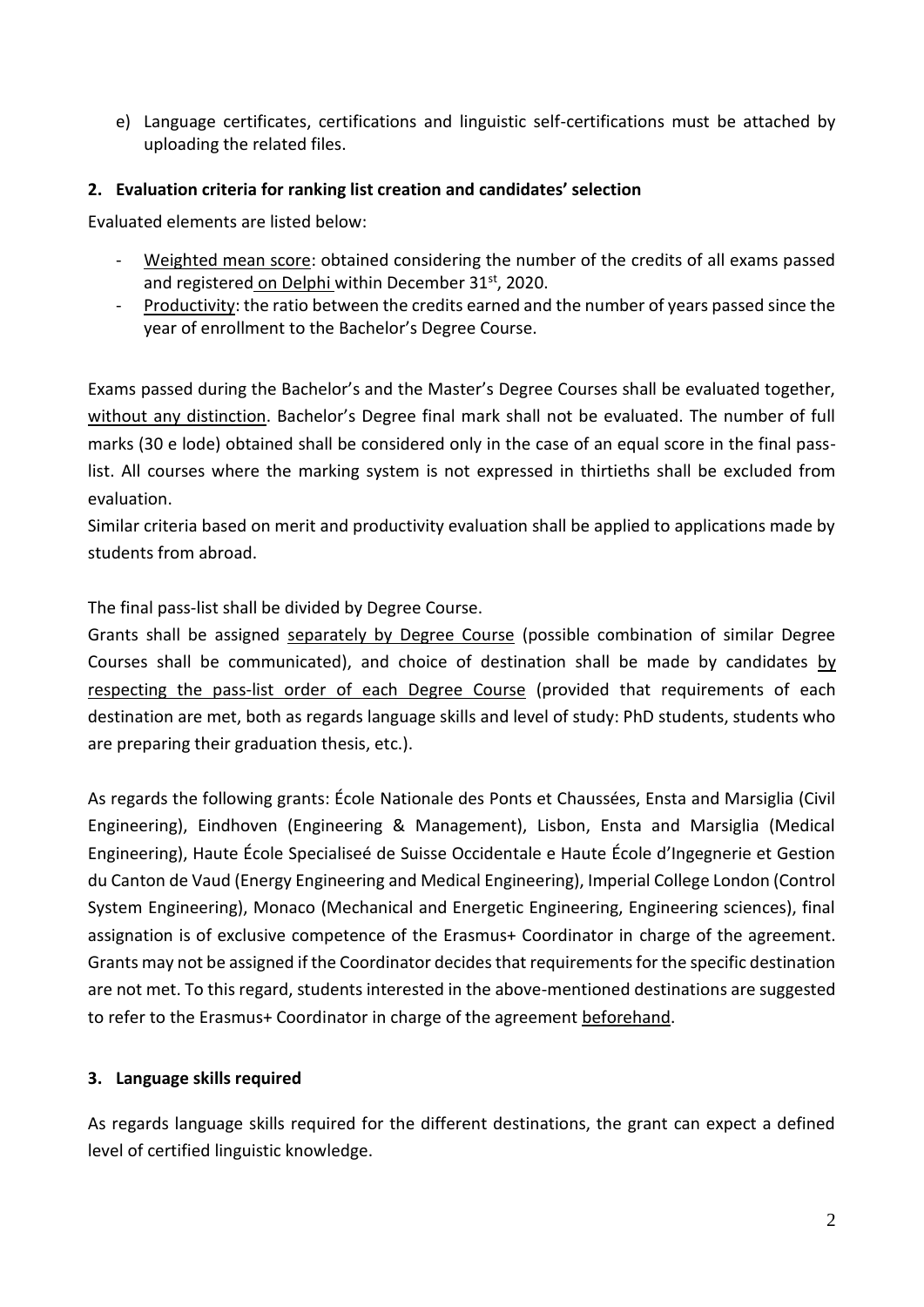In fact, the program is based on agreements between the home University and the receiving University, which, in most cases, expect a specific level of language skill (A1, A2, B1, B2, C1, C2). On the basis of the bilateral agreements, the hosting University could reject a student that is not adequately prepared from a linguistic point of view, even after the assignment of the grant.

Therefore, the grants will be assigned **with priority given** to the students that already have the requested language certification/declaration and have attached it to the application; secondly priority will thereafter be given to the students that will obtain the certificate after the announcement closing date but before the grants' assignations. Thirdly priority will be given to students that still have to achieve the necessary certification, but only for leaving in the second semester. In this case, the assignment will be subject to reserve, that is revocable from the Erasmus+ Office if the certification required is not achieved within a deadline decided by the Erasmus+ Office.

If the student cannot produce the necessary documents of linguistic knowledge within the deadline or if the documents prove to be not adequate or false, it will lead to the loss of the assigned grant which will then be assigned to the next candidate in the ranking.

The agreement might accept a linguistic skill that is declared by an Institute and not necessarily certified.

Whereas the agreement requests certified linguistic skills the certification (mandatory) has to be released by one of the Institutes indicated below:

English language:

- $\triangleright$  TOEFL (Test of English as a Foreign Language)
- $\triangleright$  ESOL (English for Speakers of Other Languages University of Cambridge)
- $\triangleright$  ESOL (English for Speakers of Other Languages University of Pitman)
- $\triangleright$  IELTS (International English Language Testing System University of Cambridge)
- $\triangleright$  ISE (Integrated Skills in English Trinity College London)
- ⮚ LCCIEB (London Chamber of Commerce & Industry Examinations Board)

French language:

- $\triangleright$  DELF (Diplôme d' etudes en langue française Alliance Française)
- $\triangleright$  DALF (Diplòme approfondit de langue française Alliance Française)

German language:

- $\triangleright$  ZD (Zertificat Deutsh Goethe Institut/ OSD)
- ⮚ ZDfB (Zertificat Deutsh fürden Beruf Goethe Institut/ OSD)
- $\triangleright$  ZMP (Zentrale Mittelstufenprüfung Goethe Insitut/ OSD)
- ⮚ ZOP (Zentrale Oberstufenprüfung Goethe Institut/OSD)

Spanish language:

⮚ DELE (Diplomas de Español como Lengua Extranjera)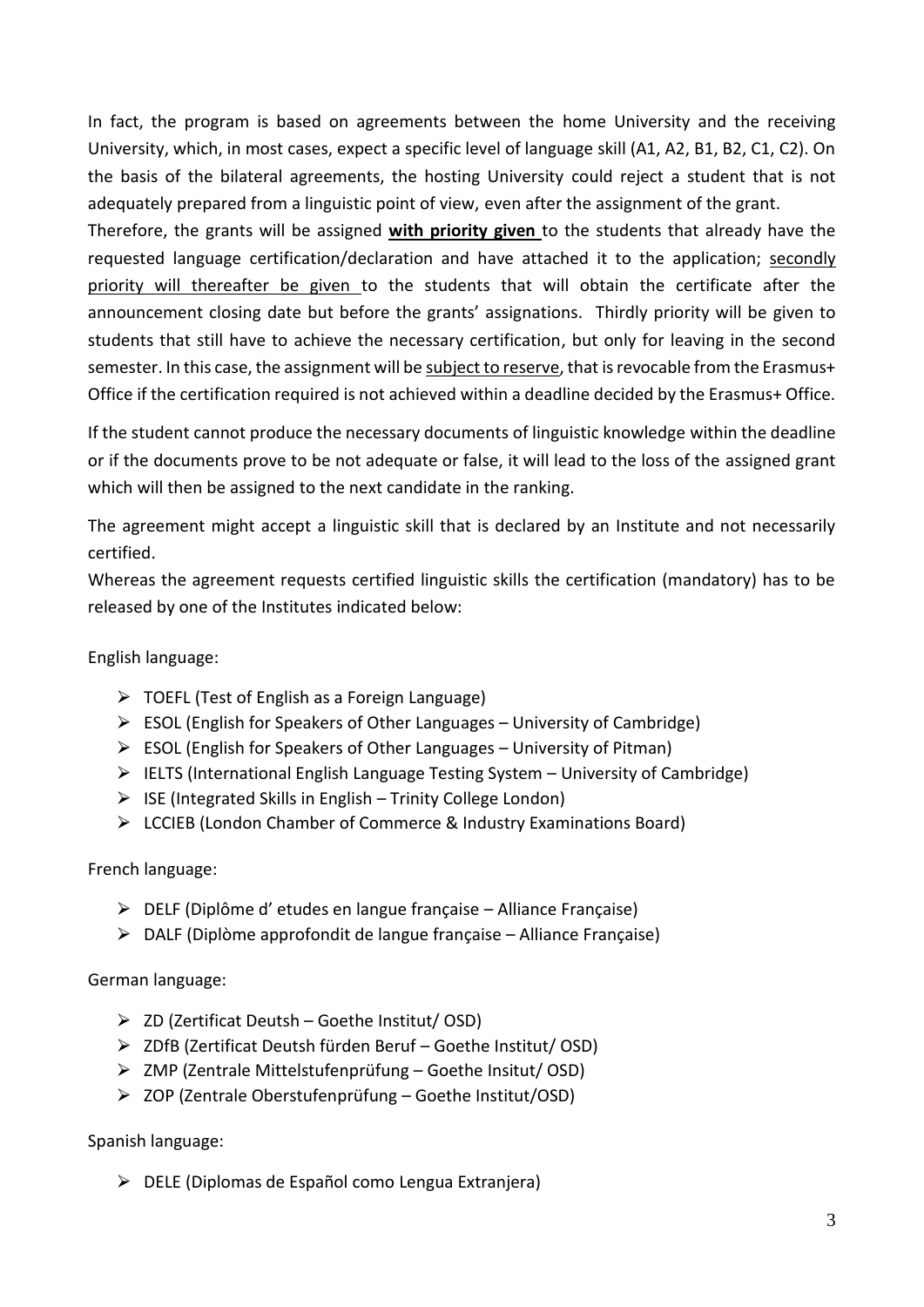A self-certification from the candidate in which the student declares to be a native speaker of the language will be accepted after proper examination (it will be assigned the C2 level). The students that attend classes in English language in this Macroarea will be assigned the B2 level (English).

The stay in a foreign country, certified or self-certified, of at least 3 months for study or work purposes (for example, *Erasmus+, Traineeship, Overseas,* or other mobility projects) for students enrolled at Tor Vergata University will be accepted after examination and they will achieve the B2 level, unless they achieved more for the linguistic on line support (OLS) exam. For all the other students, it is necessary to possess an official certificate of attendance at one of the projects above mentioned.

For equivalences between the University's linguistic skills and the declaration's levels based on the QCER, refer to what is said by the Academic Centre Language (CLA):

#### **http://cla.uniroma2.it/idoneita-linguistica/che-cose/**

An important innovation introduced in the Program is that Erasmus+ gives the opportunity to the attendees to develop their language skills before and during the mobility abroad. A European service of Online Language Support (OLS) was launched in 2016. This Program gives to the attendees of the mobility program the chance to evaluate their knowledge of the language they are going to use abroad, as well as to attend a free online course to develop the skills. Furthermore, students interested in participating in the Erasmus+ program can attend classes potentially organized by CLA.

The linguistic knowledge level will be assigned by the Commission based entirely on the documentation attached to the application. It is highly recommended that the student attaches all the documents in his/her possession.

#### **4. Pass-lists publication, grants assignation and signature of contracts**

Final pass-lists shall be divided by Degree Course and published on the website **<http://mobint.uniroma2.it/erasmus>**.

Students should personally check pass-list publication. No written or phone communications will be made to students. On-line publication of pass-lists have legal value and constitute an official notice for all selected candidates.

After the rankings will be published online, the procedures for the grants assignation will also be published on the website **<http://mobint.uniroma2.it/erasmus>** . The Erasmus+ scholarships will be awarded by the Commission appointed by the Rector.

Students are required to inform themselves about the educational offer of each partner University of their own interest (courses offered during the semester, etc.) by consulting the website **before the choice of destination.**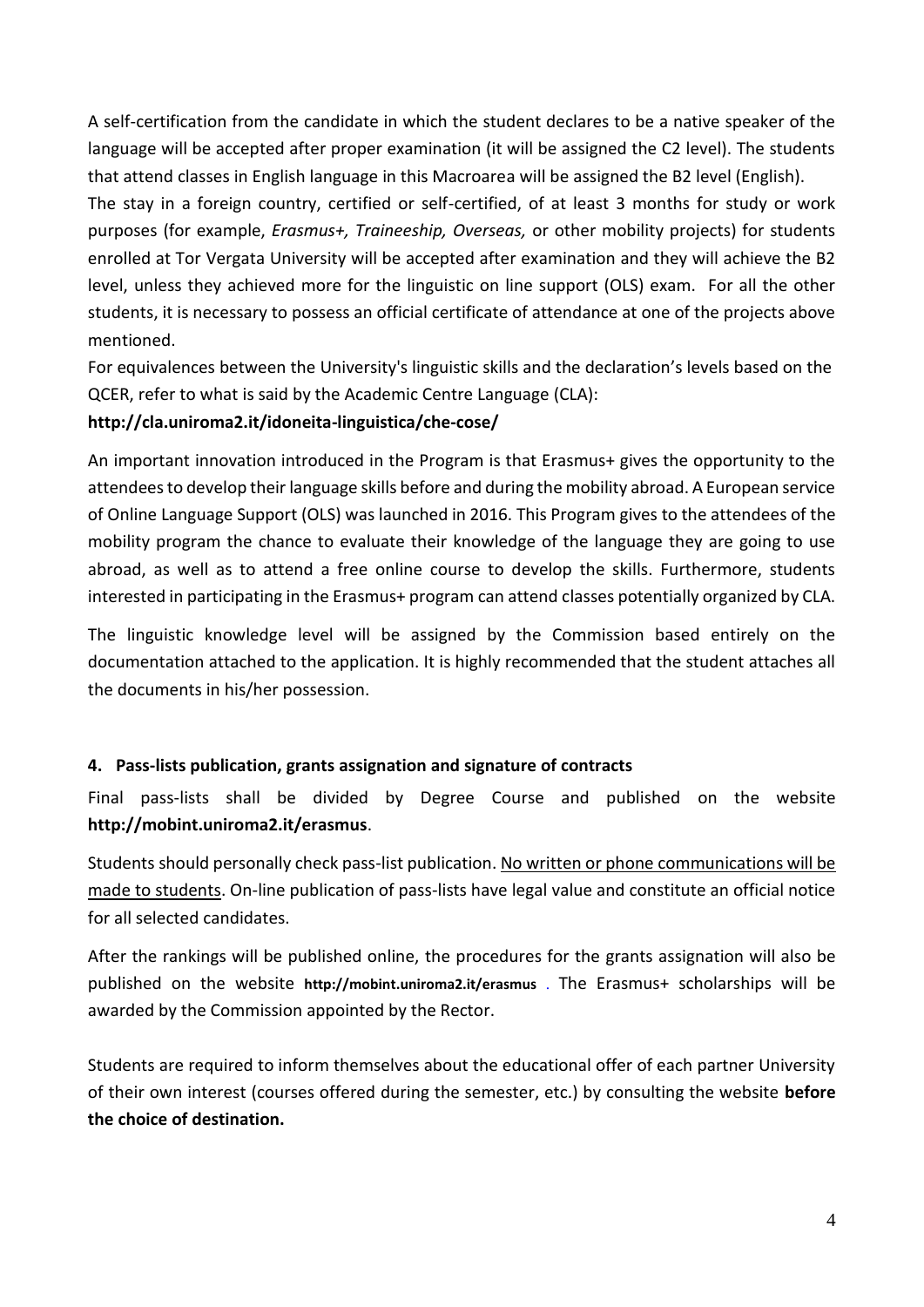**Appeals**: Appeals should be signed and submitted on unstamped paper (no tax stamps are necessary). Reasons for the appeal should be clearly expressed. Appeals shall be submitted to the Engineering Erasmus+ Office – Mrs Rita Ricci – after making an appointment by mail **[ricci@ing.uniroma2.it](mailto:ricci@ing.uniroma2.it)** or by phone 06-72597256 **within five days of the publication of the pass list on-line.**

For students selected for the Erasmus+ grant who after signing the contract do not leave for the mobility period and do not timely submit their formal renunciation for serious reasons, what is written in University announcement will be applied. If a waiver is received in time for a possible reassignment, the successive candidate in the ranking list will be given the scholarship assignment, if in possession of the required requisites.

Students selected for the grant shall fill the *Learning Agreement* and it has to be transmitted to the host University (partner in the Erasmus+ agreement). Submission of the Learning Agreement shall be made on time in order to respect deadlines set by the host University. The procedures will be communicated on the website **<http://mobint.uniroma2.it/erasmus>**

## **5. Disbursement of the scholarship and exams passed abroad**

In order to obtain the scholarship, the student attending abroad shall achieve a minimum of credits as specified in the University announcement.

In order to set up the "package recognition" as explicated in the University announcement the student must keep in mind the following indications:

a. It is essential that the student obtains at least 2/3 of the ECTS-CFUs of the corresponding discipline at the foreign University (examples: 8 ECTS-CFU for 12 ECTS-CFU). The remaining credits must be obtained from the foreign University in disciplines considered similar to the scientific-disciplinary sector of the discipline in question, or in subjects that are relevant to the specific discipline. Additional program integrations or tests are no longer allowed on site, whether written, oral or practical.

In the event that this is not possible, the student who only achieves 2/3 (or more) in the corresponding discipline of the ECTS-CFU provided for in Rome Tor Vergata, but not the whole amount, will have to follow the indications that each single course (as communicated by the Delegate) establishes for the achievement of credits in disciplines similar to that indicated on the Learning Agreement in order to complete the missing credits.

In order to calculate the ECTS-CFUs, in the foreign and Italian "packages" other activities different from the exams (course attendance, laboratory, internships, language courses and all that ECTS-CFU allowed from the study courses) with any expected credits can also be included, as long as they have been agreed before departure and are indicated in the learning agreement.

- b. Within the "package" mobility it is possible to carry out bibliographic research aimed at drafting the bachelor / master degree thesis for all students who have completed the exams required by their study plan.
- c. The procedure for the recognition of exams taken abroad is carried out in the context of the degree course in which the application is received. For this purpose, the following procedure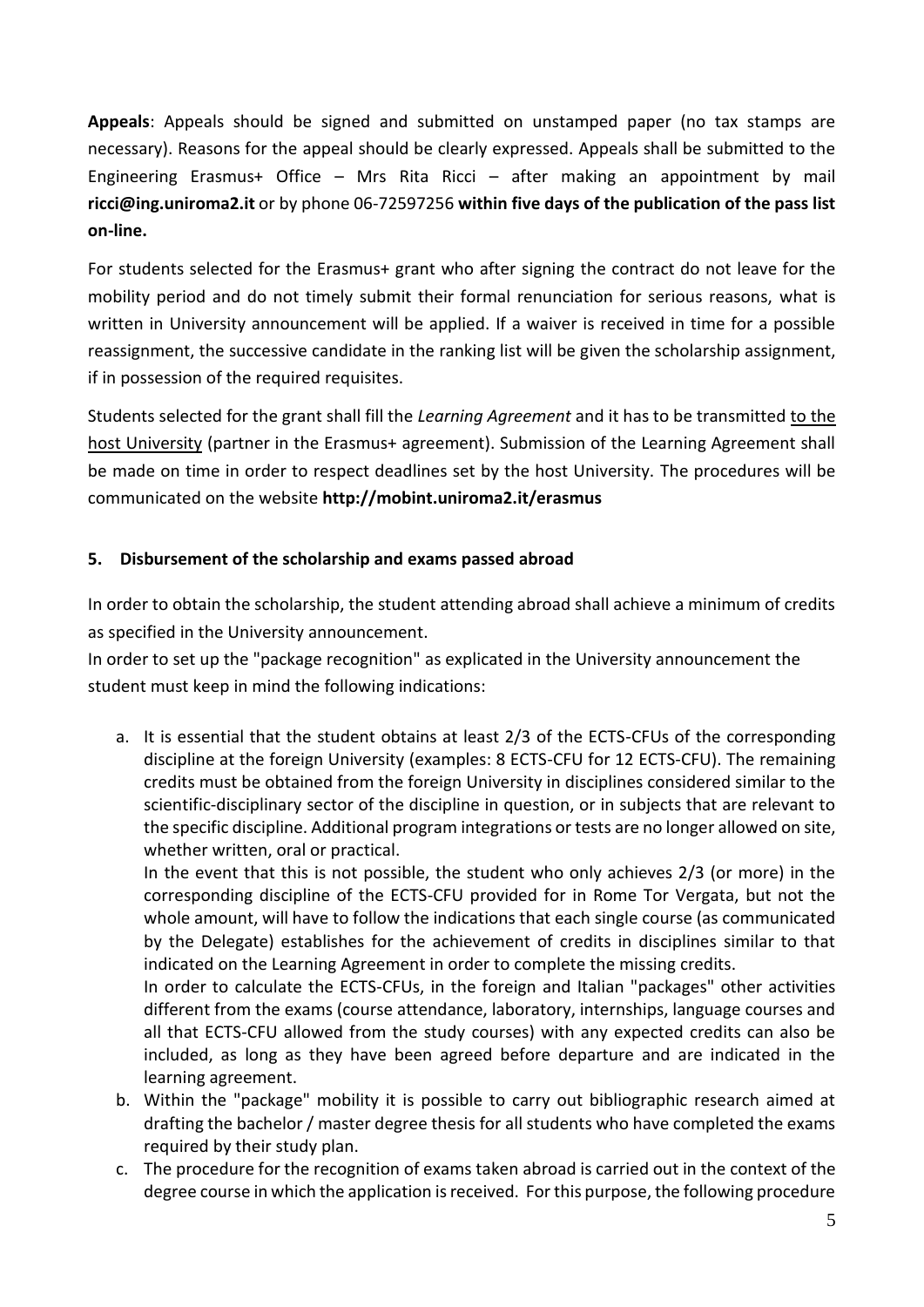is suggested:

- Consult the website of the host University where the scholarship was awarded;
- Download the syllabus of the courses that you intend to attend and have them approved, or confirmed, through the appropriate form by the Coordinator of your degree course, who will then coordinate with the Delegated Professors;
- The student is free to request further recognition of equivalences during the Erasmus  $+$ scholarship at the partner University, as long as the request is put to the Coordinator of the degree course, or to the Delegate Professor, by e-mail. A link should be attached of the course which requires recognition, with indication of the program, of the number of credits, and of the hours of attendance in the classroom.
- d. In order to validate the exams taken or other formative experiences carried out abroad in the Erasmus+ Program, the following is noted:
- To apply for the recognition of the study period abroad in the framework of the Erasmus+ Program, students must obtain authorisation (nullaosta) from the Erasmus+ University office. This authorization will be issued by the said Office when the student has regularized his administrative position.
- It should be noted that, as a rule, certificates and declarations related to exams taken may require significant technical transmission time. It is therefore preferable, if the Erasmus+ coordinator of the partner University allows it, to ask for a further certification of the exams taken, or alternatively, a copy of the certification authenticated with the University's registered stamp. If the delay in the transmission of the certificates compromises the participation in a graduation session or the assignment of other scholarships or other rights, it is advisable to communicate these needs in good time to Mrs Rita Ricci who, in turn, will demonstrate these urgencies to the Offices set up at the partner Universities.
- The "packages" of the exams achieved abroad are formally submitted to the interested Degree course approval and forwarded directly to the students' Secretary of the Engineering Macroarea, that sees to the registration of the exams.

**Please note: This English version of the call is made only for publicity purposes. For enforcing the call, resolving any dispute and for all legal purposes only the Italian version is valid.**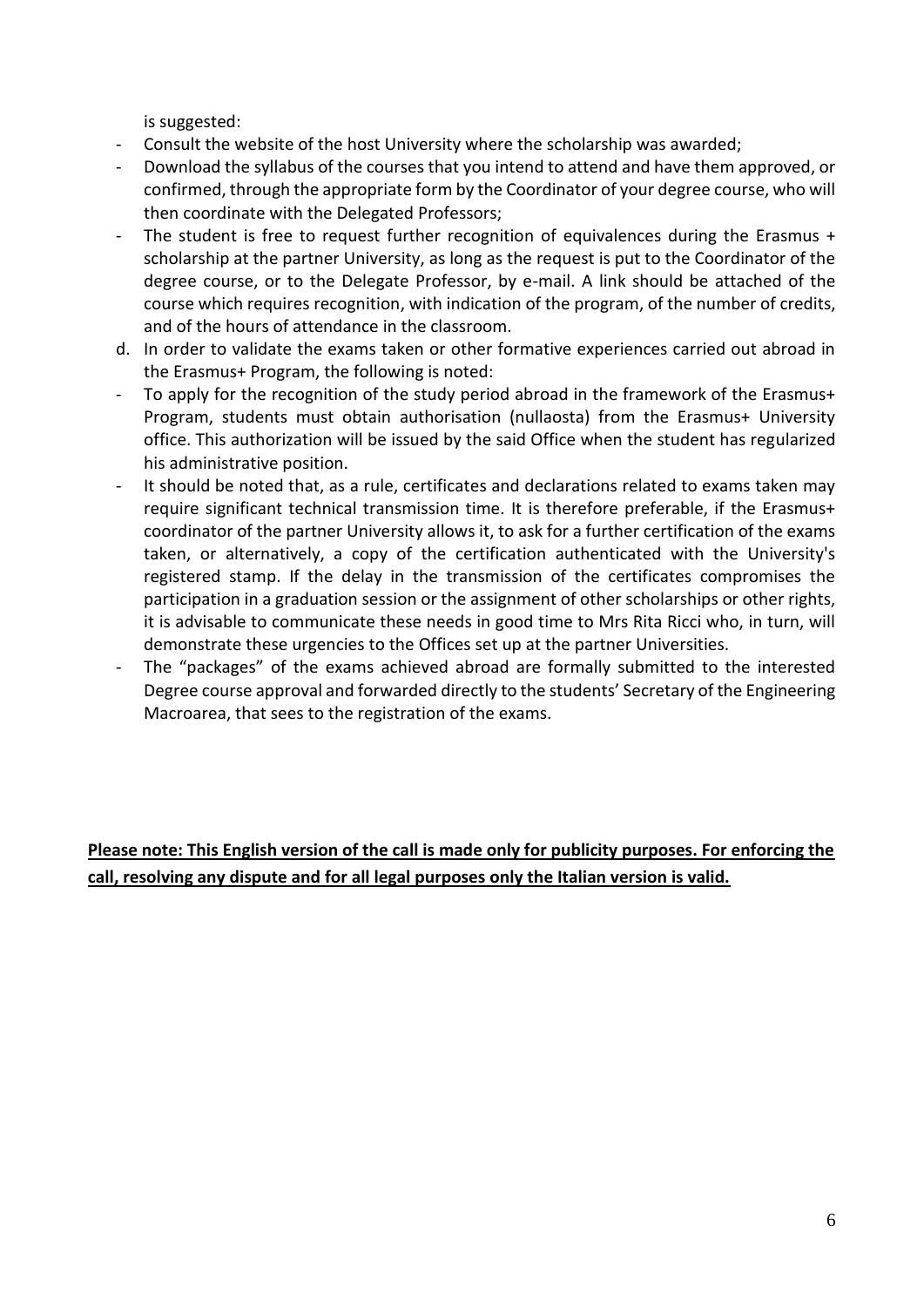# **Table of Agreements and Erasmus+ grants available for the Macroarea of Engineering Academic Year 2021-2022**

| <b>DEGREE COURSE</b>  |                                                                                                                                                                              | <b>PLACE</b>                                                                                                                                                                                                                  | Duration<br>in<br>Months           | Grants       | Minimum language skills<br>required according to the<br>above-mentioned classification                                                                                                                                                                                           | Academic Coordinator                                 |  |  |  |  |
|-----------------------|------------------------------------------------------------------------------------------------------------------------------------------------------------------------------|-------------------------------------------------------------------------------------------------------------------------------------------------------------------------------------------------------------------------------|------------------------------------|--------------|----------------------------------------------------------------------------------------------------------------------------------------------------------------------------------------------------------------------------------------------------------------------------------|------------------------------------------------------|--|--|--|--|
|                       | <b>INGEGNERIA AMBIENTE E TERRITORIO</b><br>Please note: The grants not assigned to Ambiente e Territorio students can be assigned to Civile-Ambientale Engineering students. |                                                                                                                                                                                                                               |                                    |              |                                                                                                                                                                                                                                                                                  |                                                      |  |  |  |  |
| Ambiente e Territorio |                                                                                                                                                                              | UNIVERSITY OF APPLIED<br><b>SCIENCES - TRIER (D TRIER02)</b><br>(Trier-Germany)<br>www.fh.trier.de                                                                                                                            | 6                                  | 2            | German: B1 declaration<br>To attend english courses<br>English: B1 declaration                                                                                                                                                                                                   |                                                      |  |  |  |  |
| Ambiente e Territorio |                                                                                                                                                                              | TAMPERE UNIVERSITY OF<br>TECHNOLOGY (SF TAMPERE17)<br>(Tampere-Finland)<br>www.tut.fi                                                                                                                                         | 10                                 | 2            | Finnish: B1 declaration<br>0r<br>English: B1 declaration                                                                                                                                                                                                                         | Prof. Fabio Del Frate<br>fabio.del.frate@uniroma2.it |  |  |  |  |
| Ambiente e Territorio |                                                                                                                                                                              | UNIVERSIDAD POLITECNICA DE<br>VALENCIA (ETSII) (E VALCI02)<br>(Valencia-Spain)<br>www.etsitupv.es                                                                                                                             | 5                                  | $\mathbf{1}$ | To attend spanish courses:<br>Spanish B1 declaration<br>To attend english courses:<br>English B2 declaration $+$<br>Spanish A2 declaration<br>For thesis or projects in<br>English: English B2<br>declaration<br>For thesis or projects in<br>Spanish: Spanish B2<br>declaration | Prof. Renato Baciocchi<br>baciocchi@ing.uniroma2.it  |  |  |  |  |
| Ambiente e Territorio |                                                                                                                                                                              | TRANSILVANIA UNIVERSITY OF<br><b>BRASOV, ROMANIA</b><br>(RO BRASOV01)                                                                                                                                                         | 5                                  | 2            | Romanian: A2 declaration<br>or<br>English: B1 declaration                                                                                                                                                                                                                        |                                                      |  |  |  |  |
|                       |                                                                                                                                                                              | <b>INGEGNERIA DELL' AUTOMAZIONE</b><br>Please note: The grants not assigned to Ingegneria dell'Automazione students can be assigned to Ingegneria Informatica students, with priority to the                                  | student of Robotica e Automazione. |              |                                                                                                                                                                                                                                                                                  |                                                      |  |  |  |  |
| Automazione           |                                                                                                                                                                              | LINNAEUS UNIVERSITY<br>(S VAXJO03) (Växjö, Sweden)<br>www.vxu.se                                                                                                                                                              | 6                                  | 2            | Swedish: B2 certification<br>English: B2 certification                                                                                                                                                                                                                           |                                                      |  |  |  |  |
| Automazione           |                                                                                                                                                                              | <b>IMPERIAL COLLEGE LONDRA</b><br>(UK LONDON015)<br>www.ic.ac.uk<br>Note: Exchange from IROMA02 to UK<br>LONDON15 is limited to students from the<br>degree in "Ingegneria dell'Automazione" and<br>"Ingegneria Informatica". | 12                                 | 2            | English: B2 declaration                                                                                                                                                                                                                                                          | Prof. Sergio Galeani<br>Sergio.Galeani@uniroma2.it   |  |  |  |  |
| Automazione           |                                                                                                                                                                              | UNIVERSIDAD POLITECNICA DE<br><b>MADRID</b><br>(E MADRID05)                                                                                                                                                                   | 10                                 | -1           | English: B2 declaration<br>and<br>Spanish: B1 certification                                                                                                                                                                                                                      |                                                      |  |  |  |  |
|                       |                                                                                                                                                                              |                                                                                                                                                                                                                               |                                    |              |                                                                                                                                                                                                                                                                                  |                                                      |  |  |  |  |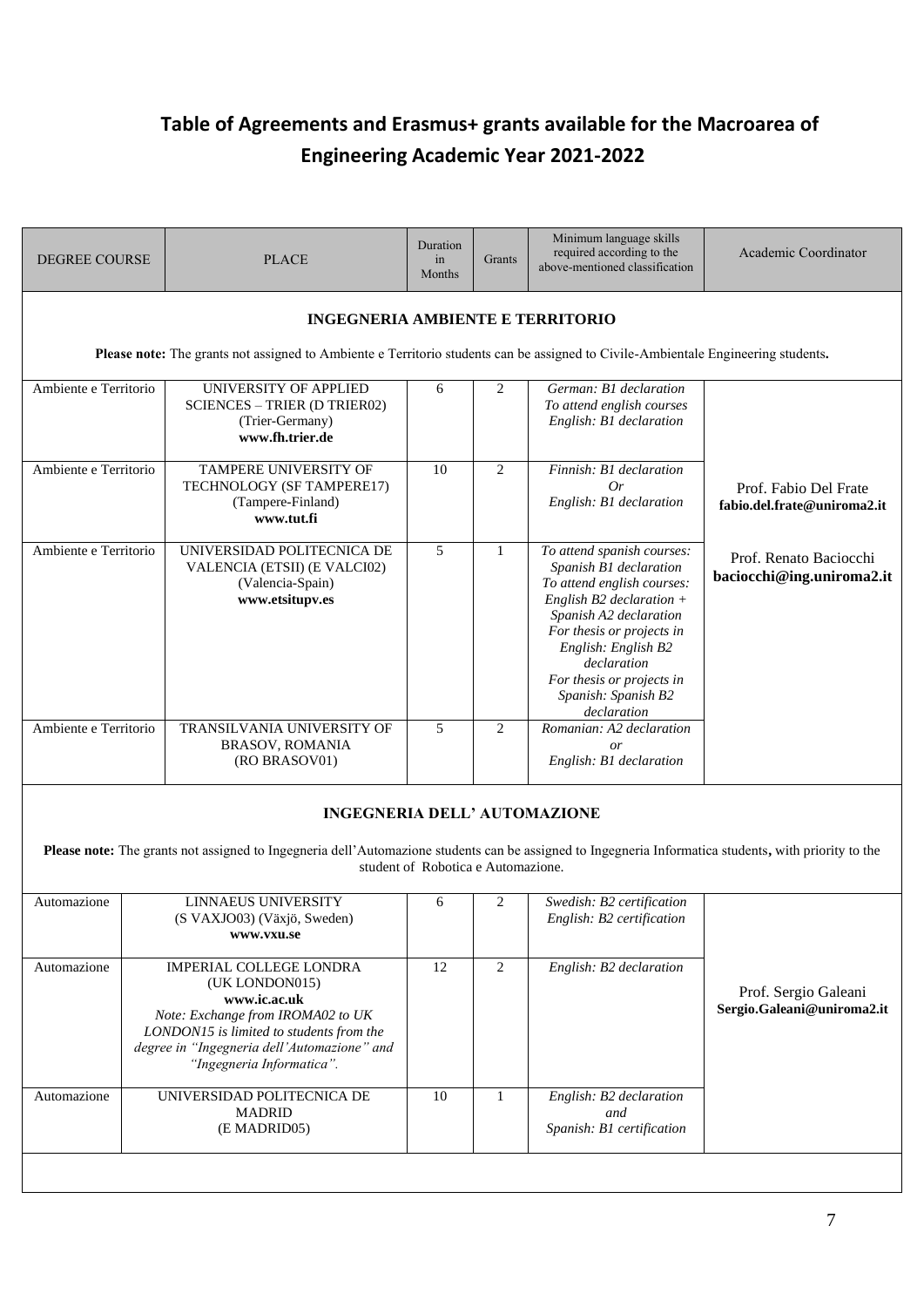#### **INGEGNERIA CIVILE – INGEGNERIA CIVILE AMBIENTALE** Please note: The grant of Metu not assigned to Civile and Civile - Ambientale Engineering students can be assigned to Edilizia, Edile-Architettura and Tecniche del Costruire students. The grants for Grenoble and Cantabria Santander not assigned to Civile can be assigned to Civile-Ambientale Engineering students. The grants for Dortmund not assigned to Civile can be assigned to Edile-Architettura and Tecniche del Costruire students. Civile - Civile Ambientale UNIVERSITÉ DE PROVENCE – AIX MARSEILLE I (France) (F MARSEIL84) **[www.univ-amu.fr](http://www.univ-amu.fr/)** 10 1 *French: B1 declaration* Civile Ambientale Prof. Paolo Sammarco **[sammarco@ing.uniroma2.it](mailto:sammarco@ing.uniroma2.it)** Civile Prof.ssa Francesca Casini **[francesca.casini@uniroma2.it](mailto:francesca.casini@uniroma2.it)** Civile - Civile Ambientale MIDDLE EAST TECHNICAL UNIVERSITY (METU) (TR ANKARA04) ORTA DOGU TEKNIK UNIVERSITESI **[www.metu.edu.tr](http://www.metu.edu.tr/)** *Also for PhD students* 6 1 *Turkish: A2 declaration Or English: B1 declaration* Civile ÉCOLE NATIONALE DES PONTS ET CHAUSSÉES (F PARIS085) **[www.enpc.fr](http://www.enpc.fr/)** (Parigi-France) *Grants reserved to Master's Degree Students* 10 3 *French: A2 certification English: B1 declaration* Civile UNIVERSITE' GRENOBLE ALPES (France) (F GRENOBL01) **[www.univ-grenoble-alpes.fr](http://www.univ-grenoble-alpes.fr/)**  $10 \t 3$  *French: B1 declaration To attend english courses English: B2 declaration* Civile ÉCOLE NATIONALE SUPERIEURE DES TECHNIQUES AVANCÉES (France) (F PARIS080) **[www.ensta-paristech.fr](http://www.ensta-paristech.fr/)** *Grants reserved to Master's Degree Students* 6 1 *French: B1 declaration* Civile UNIVERSIDAD DE CANTABRIA (E SANTAND01) (Spain) **[www.unican.es](http://www.unican.es/)** 9 1 *No requirements* Civile POLYTECHNIC INSTITUTE OF BRAGANÇA (Portugal) (P BRAGANC01) **[www.ipb.pt/ectguide](http://www.ipb.pt/ectguide) [www.ensta-paristech.fr](http://www.ensta-paristech.fr/)** *Grants reserved to Master's Degree Students*  5 2 *Portuguese: B1 declaration English: B1 declaration* Civile AFYON KOCATEPE UNIVERSITY FACULTY OF TECHNOLOGY (Turkey) (TR AFYON01) 10 2 *Turkish: B1 declaration or English: B1 declaration* Civile TECHNISCHE UNIVERSITAT DORTMUND - (Dortmund, Germany) (D DORTUMUN01) **[www.aaa.tu-dortmund.de](http://www.aaa.tu-dortmund.de/)** 6 4 *German: B2 declaration* **INGEGNERIA DELL'EDILIZIA - INGEGNERIA EDILE –ARCHITETTURA - INGEGNERIA TECNICHE DEL COSTRUIRE Please note:** The grants for METU, Sofia and Mersin, that are not assigned to Edilizia, Edile- Architettura, Tecniche del Costruire students, can be assigned to Civiel and Civile-Ambientale Engineering students. The grants for Trier and Dortmund not assigned to Edile-Architettura students can be assigned to Tecniche del Costruire students.

| Edile-Architettura | UNIVERSITEIT OF GENT               |  | English: B2 certification |  |
|--------------------|------------------------------------|--|---------------------------|--|
| Tecniche del       | (Gent, Belgium) (B GENT 01)        |  |                           |  |
| Costruire          | www.rug.ac.be                      |  |                           |  |
|                    | Grants reserved to Master's Degree |  |                           |  |
|                    | <i><b>Students</b></i>             |  |                           |  |
|                    |                                    |  |                           |  |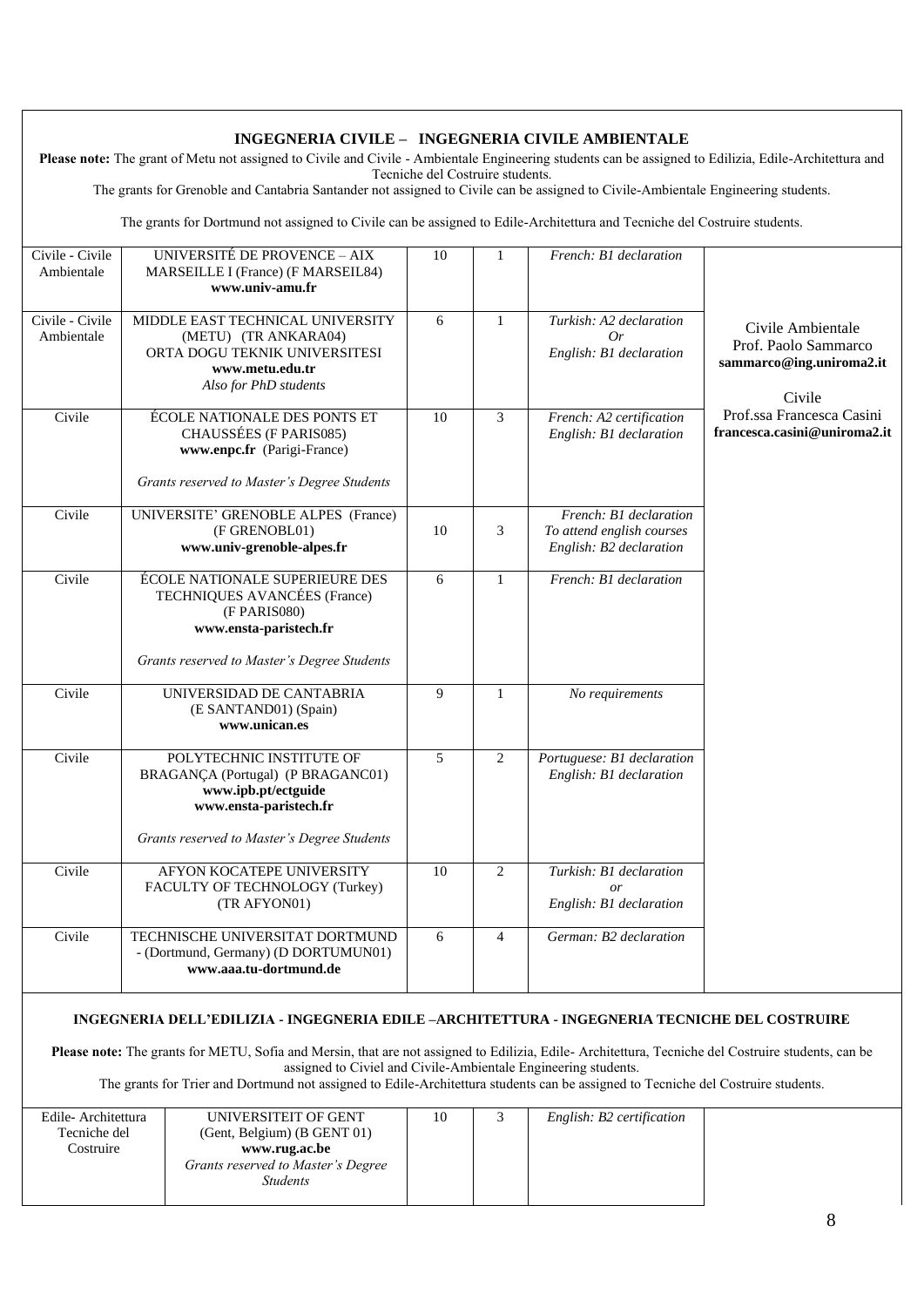| Edile-Architettura,<br>dell'Edilizia,<br>Tecniche del Costruire    | UNIVERSITY OF APPLIED<br>SCIENCES (Berlino) (D BERLIN 04)<br>www.beuth-hochschule.de                                                                                                            | 6  | 2              | German: B1 declaration                                                                                                                                                                                                          |                                                       |
|--------------------------------------------------------------------|-------------------------------------------------------------------------------------------------------------------------------------------------------------------------------------------------|----|----------------|---------------------------------------------------------------------------------------------------------------------------------------------------------------------------------------------------------------------------------|-------------------------------------------------------|
| Edile - Architettura<br>Dell'Edilizia<br>Tecniche<br>del Costruire | UNIVERSIDAD SAN PABLO CEU<br>(Madrid-Spain) (E MADRID 21)<br>www.ceu.es                                                                                                                         | 10 | $\overline{4}$ | Spanish: B1 declaration<br>To attend english courses:<br>English B1 declaration                                                                                                                                                 | Prof.ssa Nicoletta Marconi<br>marconi@ing.uniroma2.it |
| Edile - Architettura<br>Dell'Edilizia<br>Tecniche del<br>Costruire | UNIVERSIDAD DE BURGOS<br>(Burgos-Spain) (E BURGOS 01)<br>www.ubu.es<br>Candidates who do not have a<br>bachelor's Degree in Ingegneria<br>Dell'Edilizia shall verify exams with<br>Coordinators | 9  | 3              | No requirements                                                                                                                                                                                                                 |                                                       |
| Edile - Architettura<br>Tecniche del<br>Costruire                  | UNIVERSITY OF MALTA<br>(Msida, Malta) (MT MALTA 01)<br>www.um.edu.mt/int-eu/erasmus<br>Grants reserved to Master's Degree<br><b>Students</b>                                                    | 5  | 6              | English: B2 declaration                                                                                                                                                                                                         |                                                       |
| Edile - Architettura                                               | <b>MERSIN UNIVERSITESI</b><br>(Turkey) (TR MERSIN01)<br>www.mersin.edu.tr<br>Grants reserved to Master's Degree<br>Students or PhD students                                                     | 6  | 2              | Turkish: B1 declaration<br>or<br>English: B1 declaration                                                                                                                                                                        |                                                       |
| Edile - Architettura                                               | UNIVERSITY OF KENT AT<br>CANTERBURY (UK CANTERB01)<br>www.kent.ac.uk/international<br>Grants reserved to students who have to<br>take at least 60 credits before the<br>Degree                  | 12 | 2              | English: B1 certification                                                                                                                                                                                                       |                                                       |
| Edile - Architettura<br>Dell'Edilizia<br>Tecniche<br>del Costruire | MIDDLE EAST TECHNICAL<br>UNIVERSITY (METU)<br>(TR ANKARA04) www.metu.edu.tr<br>ORTA DOGU TEKNIK<br><b>UNIVERSITESI</b><br>Also for PhD students                                                 | 6  | 3              | Turkish: A2 declaration<br>or<br>English: B1 declaration                                                                                                                                                                        |                                                       |
| Edile-Architettura<br>Dell'Edilizia<br>Tecniche<br>del Costruire   | UNIVERSIDAD DE CANTABRIA<br>(E SANTAND01)<br>www.unican.es                                                                                                                                      | 9  | 1              | Spanish: B1 declaration<br>(Recommended)<br>To attend english courses is<br>Recommended a B2<br>declaration                                                                                                                     |                                                       |
| Edile - Architettura                                               | UNIVERSITY OF APPLIED<br><b>SCIENCES - TRIER (D TRIER02)</b><br>www.fh.trier.de (Trier-Germany)                                                                                                 | 6  | 2              | German: B1 declaration<br>To attend English courses:<br><b>B1</b> declaration                                                                                                                                                   |                                                       |
| Edile-Architettura<br>Tecniche del<br>Costruire                    | UNIVERSID POLITECNICA DE<br>VALENCIA (E VALENCI02)<br>www.upv.es<br>Scuola Tecnica superior de Ingenieria<br>de Edicificacion (ETSIE)                                                           | 10 | 2              | Bachelor Degree: priority<br>with Spanish B1 declaration<br>Master Degree: Spanish B2<br>issued by CLA or other<br>institutions written on the<br>website of Valencia<br>Only for thesis or projects<br>English: B2 declaration |                                                       |
| Edile-Architettura                                                 | TECHNISCHE UNIVERSITAT<br>DORTMUND - (Dortmund, Germany)<br>(D DORTMUN01)<br>www.aaa.tu-dortmund.de                                                                                             | 6  | 2              | German: B1 declaration<br>English: B1 declaration                                                                                                                                                                               |                                                       |
| Edile-Architettura<br>Tecniche del<br>Costruire                    | UNIVERSIDADE DE LISBOA<br><b>FACULTY OF SCIENCES</b><br>(PLISBOA109)<br>www.ulisboa.pt<br>Grants reserved to Master's Degree<br>Students. For the exams, contact Prof.<br>Cristina Cornaro      | 10 | $\overline{4}$ | Portuguese: B1 declaration<br>English: B1 declaration                                                                                                                                                                           |                                                       |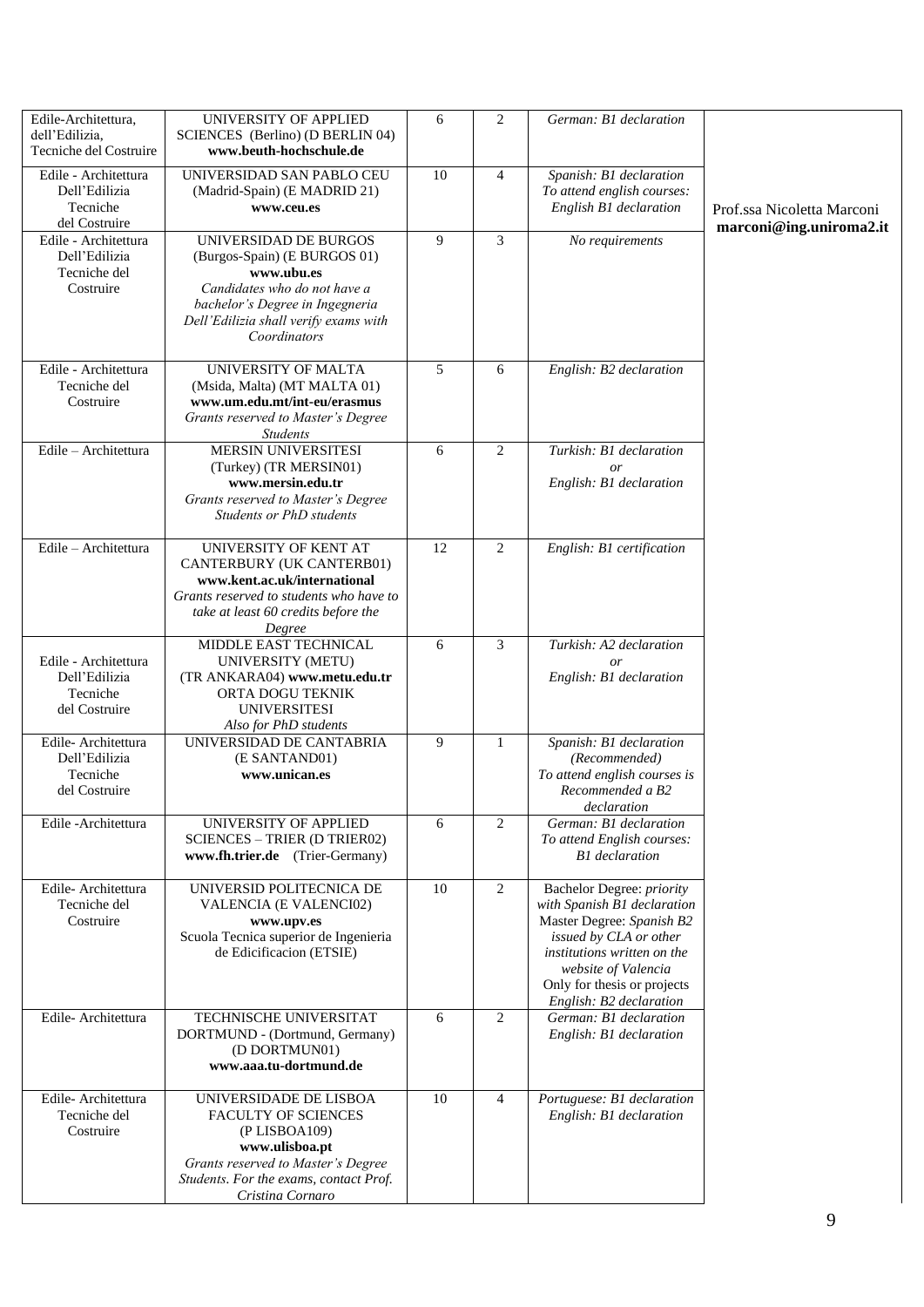| Edile-Architettura | UNIVERSITY OF STRUCTURAL                |    | 4 | Bulgarian: B1 declaration   |  |
|--------------------|-----------------------------------------|----|---|-----------------------------|--|
| Dell'Edilizia      | <b>ENGINEERING AND</b>                  |    |   | Or                          |  |
| Tecniche del       | ARCHITECTURE (VSU) "LYUBEN              |    |   | English: B1 declaration     |  |
| Costruire          | KARAVELOV" Sofia                        |    |   |                             |  |
|                    | (Bulgaria) (BG SOFIA21)                 |    |   | Make sure to check which    |  |
|                    | 2 grants reserved to Edile-Architettura |    |   | courses are available in    |  |
|                    | and 2 grants reserved to Ing.           |    |   | English before choosing the |  |
|                    | Dell'Edilizia and Tecniche del          |    |   | destination                 |  |
|                    | Costruire                               |    |   |                             |  |
| Edile-Architettura | <b>TAMPERE UNIVERSITY OF</b>            | 10 |   | Finnish: B1 declaration     |  |
|                    | TECHNOLOGY (SF TAMPERE17)               |    |   | or                          |  |
|                    | www.tut.fi (Tampere-Finland)            |    |   | English: B1 declaration     |  |

#### **INGEGNERIA ELETTRONICA – INGEGNERIA DI INTERNET**

Please note: The grants that are not assigned to Electronic – Internet Technologies students can be assigned to Internet Engineering students (Bachelor) and ICT and Internet Engineering students (Master) and Mechatronics students.

| Ing. Elettronica<br>Ing. Internet | WARSAW UNIVERSITY OF<br>TECHNOLOGY - (PL WARSAW 02)<br>(Varsavia, Poland)<br>www.elka.pw.edu.pl                                                                                                                                     | $10\,$          | $\mathbf{1}$   | Polish: B1 declaration<br>English: B1 declaration                                                                                    |                                                                                            |
|-----------------------------------|-------------------------------------------------------------------------------------------------------------------------------------------------------------------------------------------------------------------------------------|-----------------|----------------|--------------------------------------------------------------------------------------------------------------------------------------|--------------------------------------------------------------------------------------------|
| Ing. Elettronica<br>Ing. Internet | UNIVERSIDAD DE ALCALA' DE<br>HENARES (E ALCAL H01)<br>www.uah.es (Alcalà, Spain)                                                                                                                                                    | 6               | $\overline{c}$ | Spanish: B1 declaration<br>To attend english courses<br>English: B2 declaration                                                      | Elettronica<br>Prof. Giovanni Saggio<br>saggio@uniroma2.it<br>ICT and Internet Engineering |
| Ing. Elettronica<br>Ing. Internet | UNIVERSIDAD POLITECNICA DE<br>VALENCIA (E VALENCI 02)<br>www.etsit.upv.es (Valencia, Spain)                                                                                                                                         | 6               | 3              | Spanish: B1 declaration<br>To attend english courses<br>English: B1 declaration                                                      | Prof. Pierpaolo Loreti<br>pierpaolo.loreti@uniroma2.it                                     |
| Ing. Elettronica<br>Ing. Internet | <b>ESCOLA TECNICA SUPERIOR</b><br>D'ENGINYERIA DE<br>TELECOMUNICACIO DE<br>BARCELONA- UPC (E BARCELO 03)<br>www.etsetb.upc.ed (Barcellona, Spain)<br>Students need to have already at least<br>120 credits in the Bachelor's Degree | 6               | $\overline{2}$ | Spanish: B1 declaration<br>To attend english courses<br>English: B1 declaration                                                      | Internet<br>Prof. Pierpaolo Loreti<br>pierpaolo.loreti@uniroma2.it                         |
| Ing. Elettronica                  | <b>GHEORGHE ASACHI</b><br>TECHNICAL UNIVERSITY OF IASI<br>(RO IASI 05) (Iasi, Romania)<br>www.etti.tulasi.ro                                                                                                                        | 5               | $\mathbf{2}$   | Romanian: B1 declaration<br>$\overline{or}$<br>English: B1 declaration                                                               |                                                                                            |
| Ing. Elettronica<br>Ing. Internet | UNIVERSITAT AUTONOMA DE<br><b>BARCELONA (E BARCELO 02)</b><br>www.uab.es<br>(Barcellona, Spain)                                                                                                                                     | $\overline{5}$  | $\overline{2}$ | Catalan: B1 declaration<br><i>or</i><br>Spanish: B1 declaration<br>To attend english courses<br>Master's Degree: B2<br>certification |                                                                                            |
| Ing. Elettronica<br>Ing. Internet | UNIVERSIDAD AUTONOMA DE<br><b>MADRID (E MADRID 04)</b><br>(Madrid,Spain)<br>1 grants reserved for a PhD student<br>www.uam.es                                                                                                       | $\overline{10}$ | 3              | Spanish: B2 declaration<br>Recommended                                                                                               |                                                                                            |
| Ing. Elettronica<br>Ing. Internet | UNIVERSIDAD DE CANTABRIA<br>(E SANTAND 01) www.unican.es<br>(Santander, Spain)                                                                                                                                                      | 9               | $\mathbf{2}$   | No requirements                                                                                                                      |                                                                                            |
| Ing. Elettronica                  | UNIVERSITĖ D'ARTOIS<br>(F ARRAS 12)<br>(Artois, France) www.univ-artois.fr                                                                                                                                                          | $10\,$          | $\overline{2}$ | French: B1 certification<br>For study project: English B1<br>certification                                                           |                                                                                            |
| Ing. Elettronica<br>Ing. Internet | <b>GEORG AUGUST UNIVERSITAT</b><br><b>GOTTINGEN (D GOTTING 01)</b><br>(Gottingen, Germany)<br>www.unigoettingen.de<br>2 grants reserved for Bachelor students                                                                       | 10              | 6              | No requirements                                                                                                                      |                                                                                            |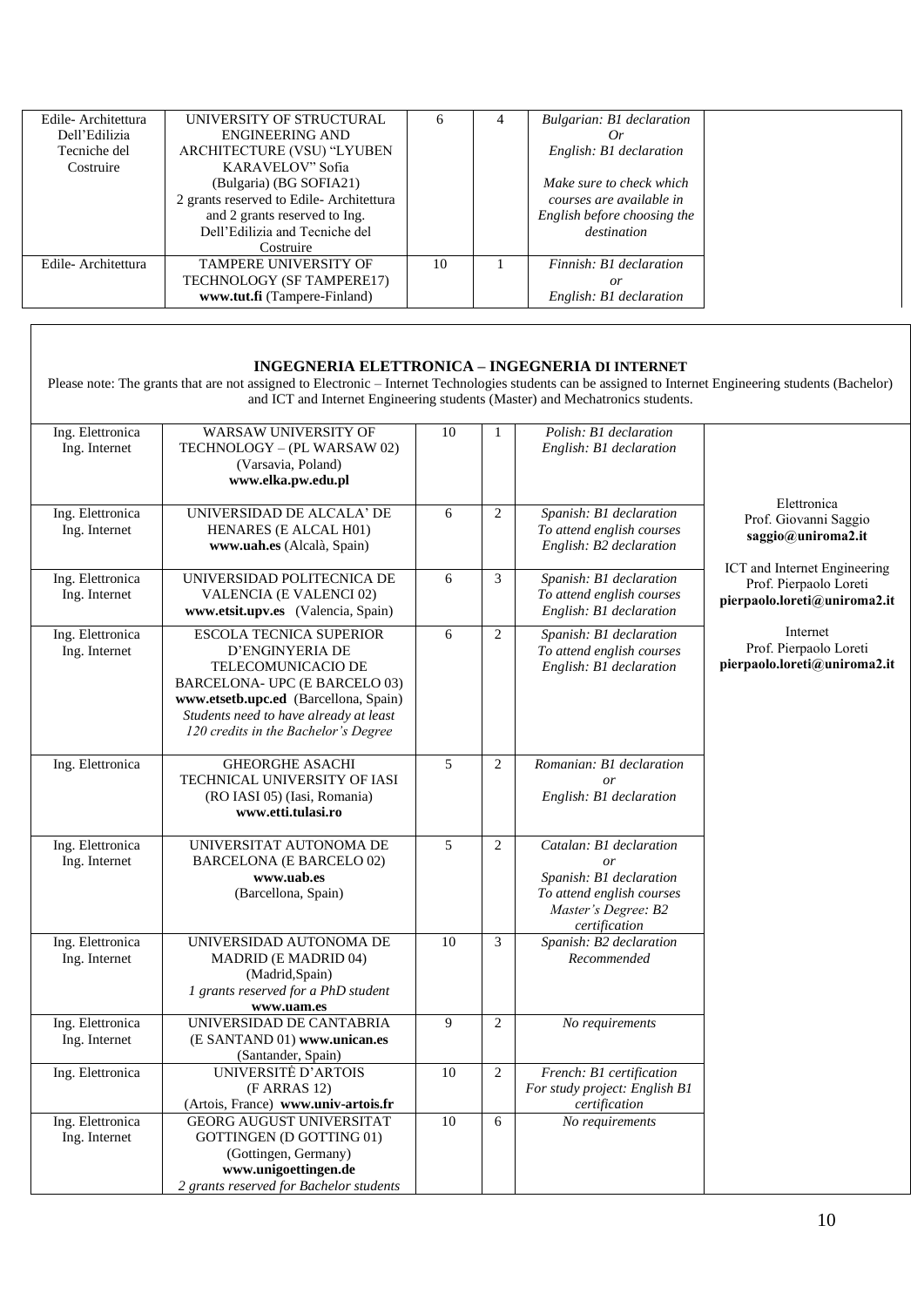|                                   | 2 grants reserved for Master's Degree<br>students<br>2 grants reserved for PhD students                             |    |              |                                                                                                                               |
|-----------------------------------|---------------------------------------------------------------------------------------------------------------------|----|--------------|-------------------------------------------------------------------------------------------------------------------------------|
| Ing. Elettronica<br>Ing. Internet | UNIVERSITA' DE LILLE (F LILLE 01)<br>(Lille, France)<br>www.univ-lille1.fr                                          | 6  | $\mathbf{1}$ | French: B1 declaration<br><b>Strongly Recommended</b>                                                                         |
| Elettronica                       | UNIVERSIDAD DE MALAGA<br>(E MALAGA 01)<br>(Malaga, Spain)<br>www.uma.es                                             | 9  | 2            | Spanish: B1 declaration<br>Recommended<br>English: B1 declaration<br>The availability of English<br>courses is not guaranteed |
| Ing. Elettronica<br>Ing. Internet | MILITARY TECHNICAL ACADEMY<br>OF BUCHAREST<br>(RO BUCURES 02) (Romania)<br>www.mta.ro                               | 10 | -1           | Romanian: B1 declaration<br>English, French: B1<br>declaration                                                                |
| Ing. Elettronica<br>Ing. Internet | <b>HOCHSCHULE DUSSELDORF</b><br>UNIVERSITY OF APPLIED SCIENCES<br>(D DUSSELD 03) (Germany)<br>www.hs-duesseldorf.de | 5  | 2            | German: B1 declaration<br>English: B1 declaration                                                                             |
| Ing. Elettronica<br>Ing. Internet | ANHALT UNIVERSITY OF APPLIED<br><b>SCIENCES (D KOTHEN 01)</b><br>(Germany)<br>www.hs-anhalt.de                      | 5  | 1            | German: B2 certification<br>English: B2 certification                                                                         |
| Ing. Elettronica                  | UNIVERSITY OF STUTTGART<br>(D STUTTGA 01)                                                                           | 6  | 2            | German: A1 certification<br>English: B2 certification                                                                         |

#### **INGEGNERIA ENERGETICA – INGEGNERIA MECCANICA – ENGINEERING SCIENCES**

Please note: The grants that are not assigned to Ing. Meccanica and Engineering Sciences can be assigned to Mechatronics students.

| Energetica-<br>Meccanica-<br>Engineering<br>Sciences        | UNIVERSITE PIERRE ET MARIE<br><b>CURIE (F PARIS 06)</b><br>(Parigi, France)<br>www.upmc.fr                                                                           | 6  | $\overline{2}$ | French : B1 declaration                                                                                                                    |                                                                                                           |
|-------------------------------------------------------------|----------------------------------------------------------------------------------------------------------------------------------------------------------------------|----|----------------|--------------------------------------------------------------------------------------------------------------------------------------------|-----------------------------------------------------------------------------------------------------------|
| Energetica-<br>Meccanica-<br>Engineering<br><b>Sciences</b> | <b>UNIVERSITEIT TWENTE</b><br>(NL ENSCHED 01)<br>(Twente, The Netherlands)<br>www.utwente.nl                                                                         | 6  | $\overline{2}$ | English: Toefl 80 ibt o Ielts 6<br>Bachelor's Degree courses in<br>Dutch: B2 declaration                                                   |                                                                                                           |
| Energetica-<br>Meccanica-<br>Engineering<br><b>Sciences</b> | UNIVERSITY OF EXTREMADURA<br>(E BADAJOZ 01)<br>www.unex.es (Badajoz, Spain)                                                                                          | 10 | $\overline{2}$ | No requirements                                                                                                                            | Energetica                                                                                                |
| Energetica-<br>Meccanica-<br>Engineering<br><b>Sciences</b> | UNIVERSIDAD DEL PAIS VASCO<br>(E BILBAO 01)<br>www.ehu.es (Bilbao-Spain)                                                                                             | 6  | $\overline{2}$ | Spanish: B1 declaration<br>Recommended<br>To attend english courses<br>English: B1 declaration<br>Recommended                              | Prof. Michele Manno<br>michele.manno@uniroma2.it<br><b>Engineering Sciences</b><br>Prof. Marco Ceccarelli |
| Energetica-<br>Meccanica-<br>Engineering<br><b>Sciences</b> | UNIVERSITAT POLITECNICA DE<br><b>CATALUNYA</b><br>(E BARCELO 03)<br>www.etseib.upc.es<br>(Barcellona, Spain)                                                         | 6  | $\overline{2}$ | Spanish: B1 declaration<br>To attend english courses<br>English: B1 declaration<br><b>Bachelor's Degree courses</b><br>are held in catalan | marco.ceccarelli@uniroma2.it<br>Meccanica<br>Prof. Ugo Zammit                                             |
| Energetica-<br>Meccanica-<br>Engineering<br><b>Sciences</b> | <b>ISTITUTO SUPERIOR TECNICO DE</b><br><b>LISBOA</b><br>(P LISBOA 109)<br>(Lisbona-Portugal) www.ist.utl.pt<br>Grants reserved to Master's Degree<br><b>Students</b> | 10 | $\overline{4}$ | English: B2 declaration                                                                                                                    | $z$ ammit@uniroma2.it                                                                                     |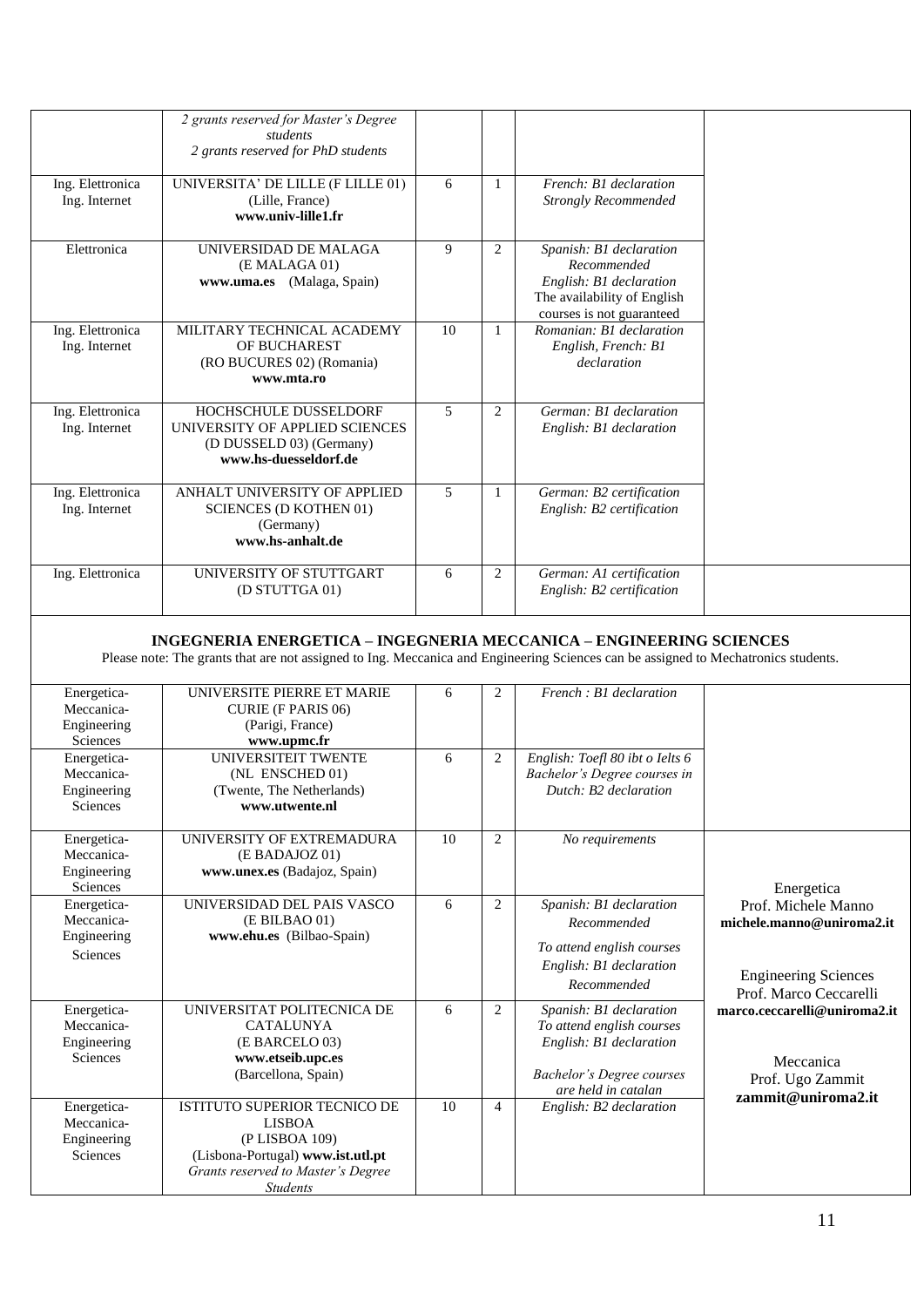| Energetica-<br>Meccanica- | UNIVERSIDAD DE MALAGA<br>(E MALAGA 01)                                 | 9  | 2              | Spanish: B1 declaration<br>Recommended                        |  |
|---------------------------|------------------------------------------------------------------------|----|----------------|---------------------------------------------------------------|--|
| Engineering<br>Sciences   | www.uma.es (Malaga, Spain)                                             |    |                | English: B1 declaration<br>The availability of English        |  |
|                           |                                                                        |    |                | courses is not guaranteed                                     |  |
| Energetica-               | UNIVERSITY OF DORTMUND                                                 | 6  | $\overline{2}$ | German: B1 declaration                                        |  |
| Meccanica-<br>Engineering | (D DORTMUN 01)<br>www.uni-dortmund.de                                  |    |                | English: B1 declaration                                       |  |
| Sciences                  | (Dortmund, Germany)                                                    |    |                |                                                               |  |
| Energetica-               | TECHNISCHE UNIVERSITÄT                                                 | 6  | 5              | German: B1 certification                                      |  |
| Meccanica-                | <b>MÜNCHEN</b>                                                         |    |                | English: B1 certification                                     |  |
| Engineering<br>Sciences   | (D MUNCHEN02)<br>www.international.tum.de                              |    |                |                                                               |  |
|                           | Students must contact beforehand prof.                                 |    |                |                                                               |  |
|                           | Cordiner or Manno                                                      |    |                |                                                               |  |
| Energetica-               | HOCHSHULE OFFENBURG                                                    | 5  | 2              | German: B1 declaration                                        |  |
| Meccanica-                | (D OFFENBU01)                                                          |    |                | Or                                                            |  |
| Engineering               | www.hs-offenburg.de (Germany)                                          |    |                | English: B1 declaration                                       |  |
| Sciences<br>Energetica-   | HAUTE ÉCOLE SPÉCIALESÉE DE                                             | 10 | $\mathbf{1}$   | French: B2 declaration                                        |  |
| Engineering               | SUISSE OCCIDENTALE (HES-SO)                                            |    |                | English: B2 declaration                                       |  |
| Sciences                  | HAUTE ÉCOLE D'INGÉGNERIE ET                                            |    |                |                                                               |  |
|                           | <b>GESTION DU CANTON DE VAUD</b>                                       |    |                |                                                               |  |
|                           | (HEIG-VD)                                                              |    |                |                                                               |  |
|                           | (CH DELEMON 02) (Svizzera)<br>Priority is reserved to PhD students and |    |                |                                                               |  |
|                           | Master's Degree students who are                                       |    |                |                                                               |  |
|                           | preparing their graduation thesis                                      |    |                |                                                               |  |
|                           | www.hes-so.ch                                                          |    |                |                                                               |  |
| Energetica-               | TECHNISCHE UNIVERSITY                                                  | 6  | 2              | English: C1 certification                                     |  |
| Meccanica-<br>Engineering | EINDHOVEN - UNIVERSITY OF<br><b>TECHNOLOGY</b>                         |    |                | IELTS: average 6,5 and at<br>least score 6.0 in each section. |  |
| Sciences                  | (NL EINDHOV 17) www.tue.nl                                             |    |                | No older than two years                                       |  |
|                           | (Eindhoven-The Netherlands)                                            |    |                | before leaving.                                               |  |
|                           | Grants reserved to Master's Degree                                     |    |                |                                                               |  |
|                           | <b>Students</b>                                                        |    |                |                                                               |  |
| Energetica-<br>Meccanica- | TECHNISCHE UNIVERSITY<br>EINDHOVEN - UNIVERSITY OF                     | 6  | $\mathbf{1}$   | English: C1 certification<br>IELTS: average 6,5 and at        |  |
| Engineering               | <b>TECHNOLOGY</b>                                                      |    |                | least score 6.0 in each section.                              |  |
| Sciences                  | (NL EINDHOV 17) www.tue.nl                                             |    |                | No older than two years                                       |  |
|                           | (Eindhoven-Paesi Bassi)                                                |    |                | before leaving                                                |  |
|                           | Department of Mechanical Engineering<br>Grants reserved to PhD         |    |                |                                                               |  |
|                           | <b>DEVELOPING</b>                                                      |    |                |                                                               |  |
| Meccanica-                | TECHNOLOGICAL EDUCATIONAL                                              | 5  | 2              | Greek: B1 declaration                                         |  |
| Engineering               | <b>INSTITUTE (TEI) OF THESSALY</b>                                     |    |                | English. B1 declaration                                       |  |
| Sciences                  | (G LARISSA 02) (Greece)                                                |    |                |                                                               |  |
| Energetica-<br>Meccanica- | TECHNICAL UNIVERSITY OF<br>MUNICH- INTERNATIONAL CENTER                | 6  | $\overline{4}$ | German: B1 certification<br>English: B1 certification         |  |
| Engineering               | (D MUNCHEN02)                                                          |    |                |                                                               |  |
| Sciences                  | www.international.tum.de                                               |    |                |                                                               |  |
|                           |                                                                        |    |                |                                                               |  |
| Energetica-               | UNIVERSIDAD POLITECNICA DE                                             | 10 | $\mathbf{1}$   | Spanish: B1 declaration                                       |  |
| Meccanica-<br>Engineering | <b>MADRID</b><br>(E MADRID 05)                                         |    |                | Check the requirements on the                                 |  |
| Sciences                  | (Spain)                                                                |    |                | website:                                                      |  |
|                           |                                                                        |    |                | http://www.etsii.upm.e                                        |  |
|                           |                                                                        |    |                | s/internacional/incomi                                        |  |
|                           |                                                                        |    |                | ng/academic_requiremen                                        |  |
|                           |                                                                        |    |                | ts.en.htm                                                     |  |
| Meccanica-                | UNIVERSIDAD CARLOS III MADRID                                          | 6  | 2              | English: B2 declaration                                       |  |
| Engineering               | (E MADRID 14)                                                          |    |                | Spanish: B2 declaration                                       |  |
| Sciences                  | (Spain)                                                                |    |                |                                                               |  |
|                           | https://www.uc3m.es/                                                   |    |                |                                                               |  |
|                           |                                                                        |    |                |                                                               |  |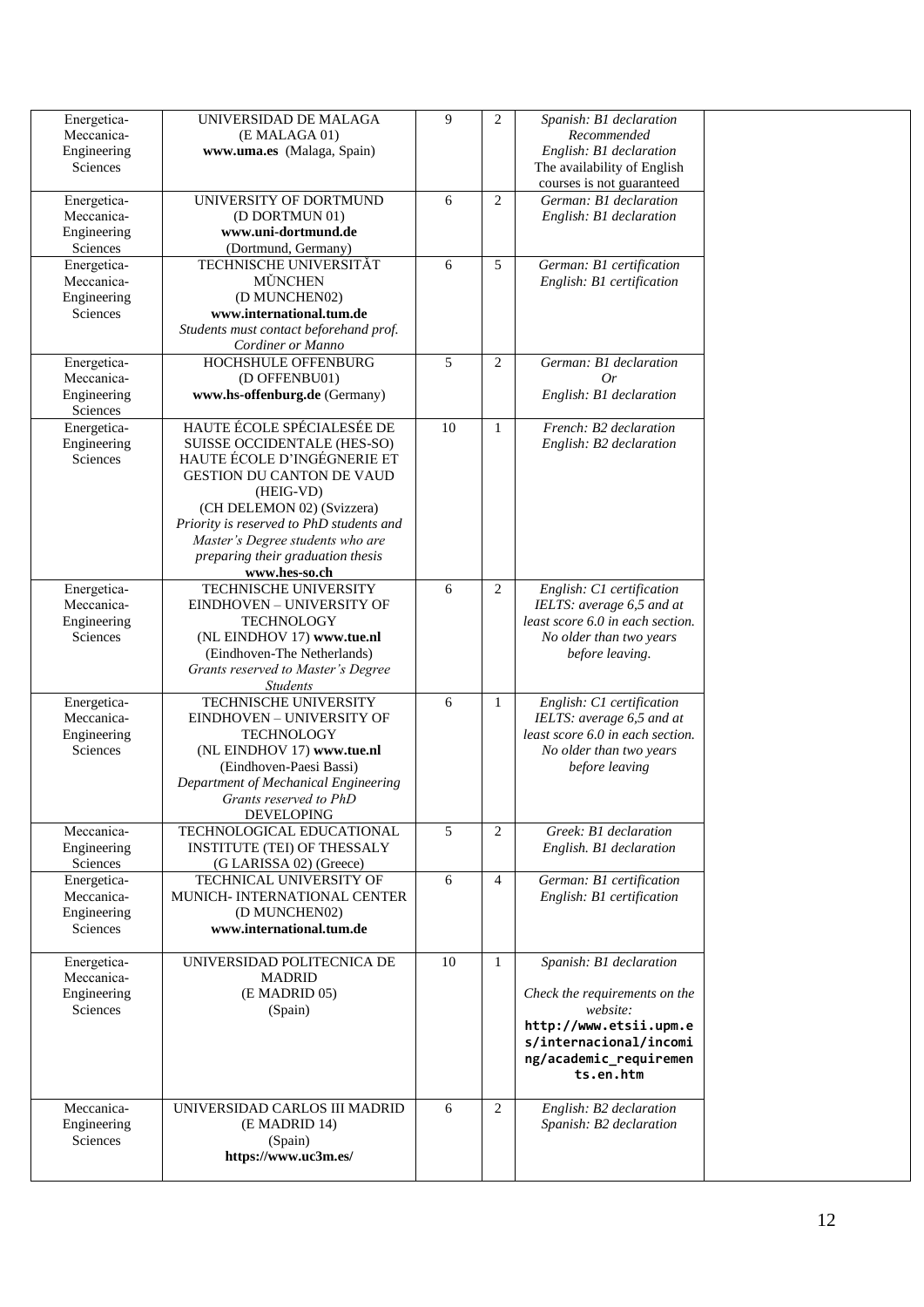| Meccanica-  | UNIVERSITY OF PITESTI                       | 6  | 3              | English: B1 declaration        |                           |
|-------------|---------------------------------------------|----|----------------|--------------------------------|---------------------------|
| Engineering | (RO PITESTI 01)                             |    |                |                                |                           |
| Sciences    | (Pitesti, Romania)                          |    |                |                                |                           |
|             | www.upit.ro                                 |    |                |                                |                           |
|             | 1 grant reserved to a PhD Student           |    |                |                                |                           |
| Energetica- | ANHALT UNIVERSITY OF APPLIED                | 5  | $\mathbf{1}$   | German: B2 certification       |                           |
| Engineering | <b>SCIENCES (D KOTHEN 01)</b>               |    |                | English: B2 certification      |                           |
|             |                                             |    |                |                                |                           |
| Sciences    | (Germany)                                   |    |                |                                |                           |
|             | www.hs-anhalt.de                            |    |                |                                |                           |
| Meccanica-  | POLITEHNICA UNIVERSITY OF                   | 10 | $\overline{2}$ | English: B1 declaration        |                           |
| Engineering | TIMISOARA                                   |    |                | Romanian: B2 declaration       |                           |
| Sciences    | (RO TIMISOA 04) (Romania)                   |    |                |                                |                           |
|             |                                             |    |                |                                |                           |
|             |                                             |    |                |                                |                           |
|             |                                             |    |                | <b>INGEGNERIA GESTIONALE</b>   |                           |
|             |                                             |    |                |                                |                           |
|             |                                             |    |                |                                |                           |
| Gestionale  | UNIVERSITY OF PORTO                         | 5  | 2              | Portuguese: B1 declaration     |                           |
|             | (P PORTO 02)                                |    |                | $\overline{or}$                |                           |
|             | www.up.pt (Porto, Portugal)                 |    |                | English: B1 declaration        | Prof.ssa Cristina Cornaro |
|             | Grants reserved to Master's Degree          |    |                |                                | cornaro@uniroma2.it       |
|             | <b>Students</b>                             |    |                |                                |                           |
|             |                                             |    |                |                                |                           |
| Gestionale  | UNIVERSITY OF EXTREMADURA                   | 10 | $\overline{4}$ | No requirements                |                           |
|             | (E BADAJOZ 01)                              |    |                |                                |                           |
|             | www.unex.es (Badajoz, Spain)                |    |                |                                |                           |
|             |                                             |    |                |                                |                           |
| Gestionale  | UNVERSITAT POLITECNICA DE                   | 6  | $\overline{2}$ | Spanish: B1 declaration        |                           |
|             | CATALUNYA (E BARCELO 03)                    |    |                | To attend english courses      |                           |
|             | www.etseib.upc.es (Barcellona, Spain)       |    |                | English: B1 declaration        |                           |
|             |                                             |    |                |                                |                           |
| Gestionale  | UNIVERSIDAD POLITECNICA DE                  | 9  | $\overline{4}$ | Spanish: B1 declaration        |                           |
|             | MADRID (ETSII) (E MADRID 05)                |    |                |                                |                           |
|             | www.upm.es (Madrid-Spain)                   |    |                | Check the requirements on the  |                           |
|             | Students must have at least 120 credits in  |    |                | website:                       |                           |
|             | the Bachelor's degree.At least 20 ECTS      |    |                | http://www.etsii.upm.e         |                           |
|             | in the LA. A project work is allowed only   |    |                | s/internacional/incomi         |                           |
|             | after direct contact.                       |    |                | ng/academic_requiremen         |                           |
|             |                                             |    |                | ts.en.htm                      |                           |
|             |                                             |    |                |                                |                           |
| Gestionale  | UNIVERSIDAD DE CANTABRIA                    | 9  | $\overline{4}$ |                                |                           |
|             |                                             |    |                | No requirements                |                           |
|             | (E SANTAND 01)                              |    |                |                                |                           |
|             | www.unican.es (Santander, Spain)            |    |                |                                |                           |
| Gestionale  | UNIVERSIDAD DE MALAGA                       | 10 | 3              | Spanish: B1 declaration        |                           |
|             | (E MALAGA 01)                               |    |                |                                |                           |
|             | www.uma.es (Malaga-Spain)                   |    |                |                                |                           |
| Gestionale  | UNIVERSIDADE DE AVEIRO                      | 6  | $\overline{2}$ | Portuguese: B1 declaration     |                           |
|             | $(P$ AVEIRO 01)                             |    |                | To attend english courses      |                           |
|             | www.ua.pt (Aveiro, Portugal)                |    |                | English: B1 declaration        |                           |
|             |                                             |    |                |                                |                           |
| Gestionale  | <b>ISTITUTO SUPERIOR TECNICO DE</b>         | 10 | $\overline{c}$ | English: B2 declaration        |                           |
|             | LISBOA (P LISBOA 109)                       |    |                |                                |                           |
|             | (Lisbona-Portugal) www.ist.utl.pt           |    |                |                                |                           |
|             | Grants reserved to Master's Degree          |    |                |                                |                           |
|             | <b>Students</b>                             |    |                |                                |                           |
| Gestionale  | TECHNISCHE UNIVERSITY                       | 6  | 2              | Dutch: C1 certification        |                           |
|             | EINDHOVEN (NL EINDHOV 17)                   |    |                | <sub>or</sub>                  |                           |
|             | www.tue.nl (Eindhoven-The                   |    |                | English: C1 certification      |                           |
|             | Netherlands)                                |    |                | IELTS: average 6,5 and at      |                           |
|             | Grants reserved to Master's Degree          |    |                | least score 6 in each section. |                           |
|             |                                             |    |                |                                |                           |
|             | Students. Previous interview with Prof      |    |                | No older than two years        |                           |
|             | Campi is required. A motivation letter      |    |                | before leaving,                |                           |
|             | has to be submitted directly to her.        |    |                |                                |                           |
|             | In the learning agreement no less than      |    |                |                                |                           |
|             | 25 ECTS per semester.                       |    |                |                                |                           |
| Gestionale  | UNIVERSITEIT GENT (B GENT 01)               | 10 | 4              | English: B2 certification      |                           |
|             | www.UGent.be/en (Gent-Belgium)              |    |                |                                |                           |
|             | Grants reserved to Master's Degree          |    |                |                                |                           |
|             | Students In the LA, no less than 24 credits |    |                |                                |                           |
|             | (both in table $A$ and $B$ ).               |    |                |                                |                           |
|             |                                             |    |                |                                |                           |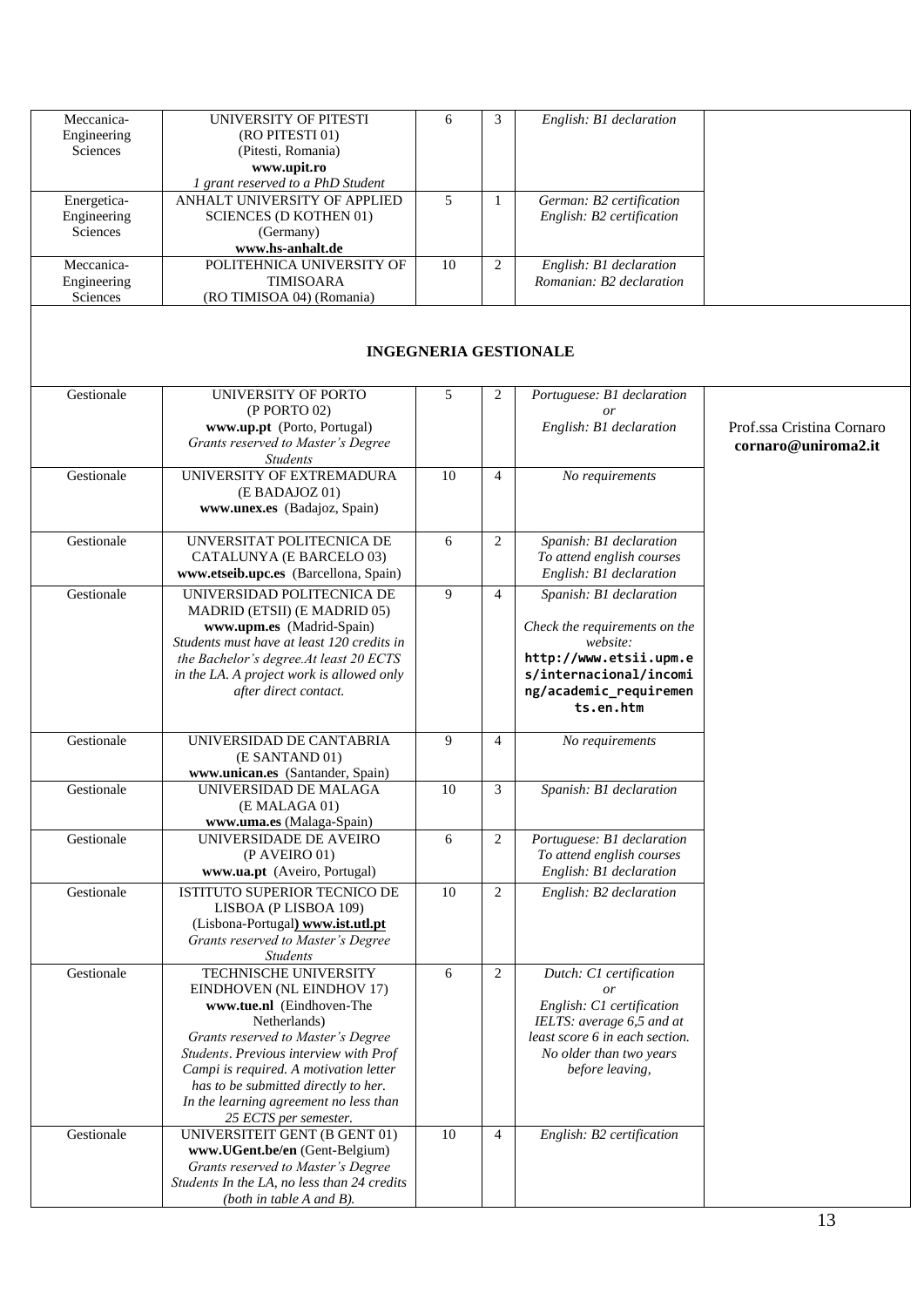| Gestionale | UNIVERSITY OF SOUTHERN                  | $\overline{5}$  | 2              | Danish: B2 certification    |
|------------|-----------------------------------------|-----------------|----------------|-----------------------------|
|            | DENMARK (DK ODENSE 01)                  |                 |                | 0r                          |
|            | www.international-office.sdu.dk         |                 |                | English: B2 certification   |
| Gestionale | ISTANBUL AREL UNIVERSITY                | $\overline{5}$  | $\overline{2}$ | Turkish: B1 declaration     |
|            | (TR ISTAMBU 29)                         |                 |                | 0r                          |
|            | http://tinyurl.com/ndf63bd              |                 |                | English: B1 certification   |
|            | Reserved to Bachelor's Degree Students  |                 |                |                             |
| Gestionale | KARL-FRANZENS - UNIVERSITAT             | 6               | 3              | German: B2 certification    |
|            | GRAZ (THE UNIVERSITY OF GRAZ)           |                 |                | English: B2 certification   |
|            | $(A \text{ GRAZ } 01)$                  |                 |                |                             |
|            | 2 Reserved to Bachelor's Degree         |                 |                |                             |
|            | <b>Students</b>                         |                 |                |                             |
|            | 1 reserved to Master's Degree Students  |                 |                |                             |
| Gestionale | TECHNOLOGY ARTS SCIENCES TH             | 6               | 2              | German: B1 certification    |
|            | KÖLN (D KOLN 04)                        |                 |                | English: B1 certification   |
|            | (Germany)                               |                 |                |                             |
|            | Bachelor's Degree courses are held in   |                 |                | For Master Degree ask if    |
|            | German                                  |                 |                | there is available space    |
| Gestionale | WARSAW UNIVERSITY OF                    | 6               | $\overline{2}$ | Polish: B1 declaration      |
|            | TECHNOLOGY - FACOLTY OF                 |                 |                | English: B2 declaration     |
|            | MANAGEMENT (PL WARSZAW 02)              |                 |                |                             |
|            | (Poland)                                |                 |                |                             |
| Gestionale | BLEKINGE INSTITUTE OF                   | 10              | $\sqrt{2}$     | English: B2 declaration     |
|            | TECHNOLOGY (SKARLSKR 01)                |                 |                |                             |
|            | (Sweden)                                |                 |                |                             |
|            | Reserved to Master's Degree Students    |                 |                |                             |
| Gestionale | LEIPZEIG UNIVERSITY OF APPLIED          | $\overline{10}$ | 2              | English: B1/B2 declaration  |
|            | <b>SCIENCES (D LEIPZIG 02)</b>          |                 |                |                             |
|            | (Germany)                               |                 |                |                             |
| Gestionale | POLITECHNIKA POZNANSKA                  | 6               | $\overline{2}$ | English: B2 declaration     |
|            | (PL POZNAN 02)                          |                 |                | Polish: B2 declaration      |
|            | Poznan University of Tecnology (Poland) |                 |                |                             |
|            |                                         |                 |                |                             |
|            |                                         |                 |                |                             |
| Gestionale | UNIVERSIDAD CARLOS III MADRID           | $\overline{6}$  | 2              | English: B2 declaration     |
|            | (E MADRID 14)                           |                 |                | Spanish: B2 declaration     |
|            | (Spain)                                 |                 |                |                             |
|            | https://www.uc3m.es/                    |                 |                |                             |
| Gestionale | Norwegian University of Science and     | 10              | $\overline{2}$ | English: B2 declaration     |
|            | Technology (NTNU) (N TRONDHE 01)        |                 |                |                             |
|            | (Trondheim, Norway)                     |                 |                |                             |
|            | Only Master/PhD                         |                 |                |                             |
| Gestionale | ANHALT UNIVERSITY OF APPLIED            | $\overline{5}$  | $\mathbf{1}$   | German: B2 certification    |
|            | <b>SCIENCES (D KOTHEN 01)</b>           |                 |                | English: B2 certification   |
|            | (Germany) www.hs-anhalt.de              |                 |                |                             |
| Gestionale | <b>BUDAPEST UNIVERSITY OF</b>           | 5               | $\overline{2}$ | Hungarian: B2 certification |
|            | TECHNOLOGY (HU BUDAPES 02)              |                 |                | Or                          |
|            | www.kth.bme.hu/en/                      |                 |                | English: B2 certification   |
|            |                                         |                 |                |                             |

|             | Please note: The grants not assigned to Ingegneria Informatica can be assigned to Ingegneria dell'Automazione students. |              |   | <b>INGEGNERIA INFORMATICA</b>                                                                                                                    |                                                           |
|-------------|-------------------------------------------------------------------------------------------------------------------------|--------------|---|--------------------------------------------------------------------------------------------------------------------------------------------------|-----------------------------------------------------------|
| Informatica | UNIVERSITY OF BERGEN<br>(N BERGEN 01)<br>www.uib.no (Bergen-Norway)                                                     | <sub>6</sub> | 2 | Norwegian: B1 declaration<br>English: B2 declaration                                                                                             |                                                           |
| Informatica | <b>GLYNDWR UNIVERSITY</b><br>(UK DEESIDE 01)<br>www.glyndwr.ac.uk                                                       | 9            |   | English: B2 certification<br>IELTS $6.0$ (no score below $5.5$ )<br>If the students have another<br>certification, contact the<br>Erasmus Office | Prof.ssa Valeria Cardellini<br>cardellini@ing.uniroma2.it |
| Informatica | UNIVERSITEIT OF GENT<br>$(B$ GENT $01)$<br>www.rug.ac.be (Belgium)<br>Grants reserved to Master's Degree<br>Students.   | 6            | 2 | English: B2 advanced<br>certification                                                                                                            |                                                           |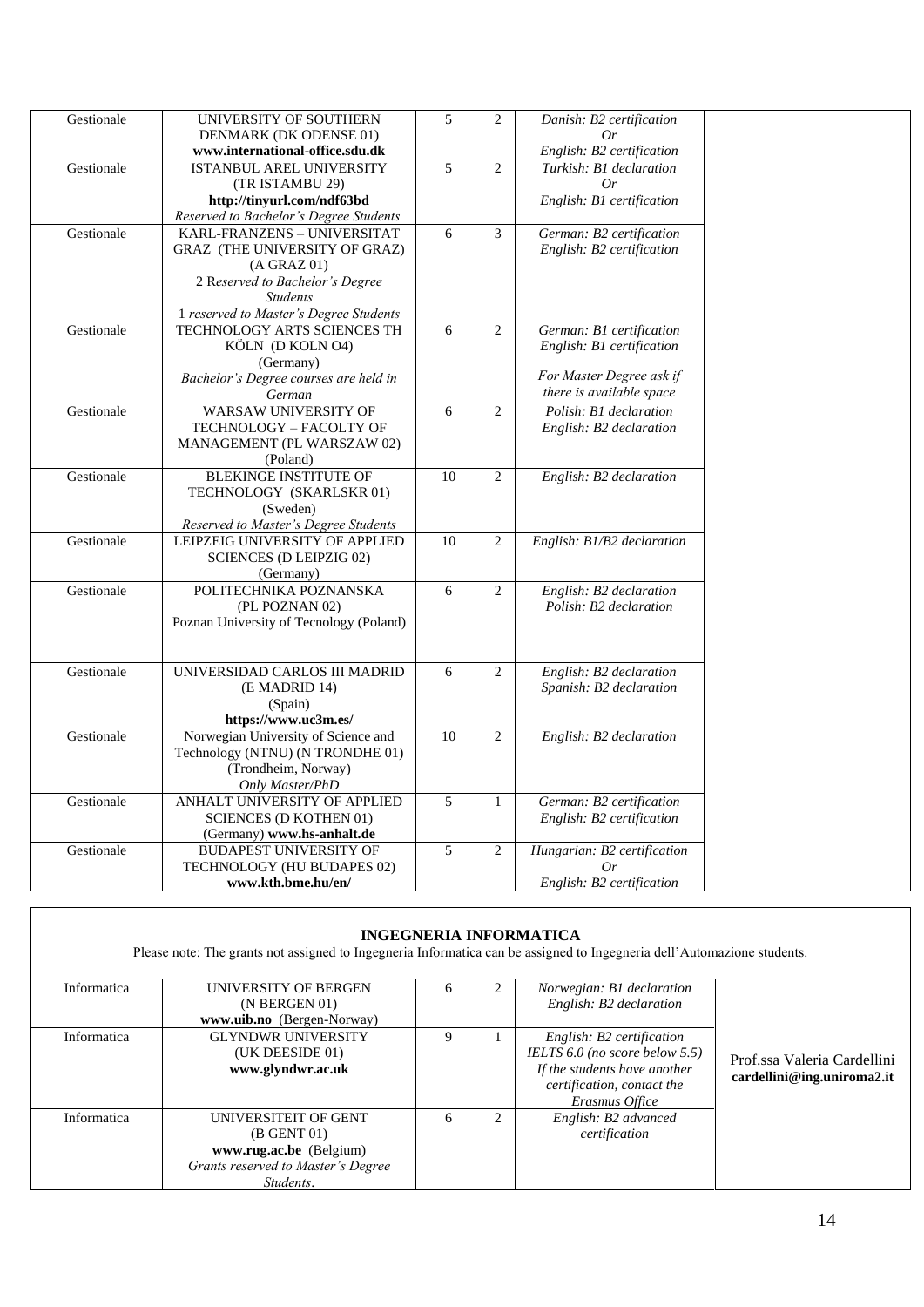| Informatica                 | UNIVERSIDAD DE ALCALA' DE<br><b>HENARES</b><br>(E ALCALH 01)<br>www.uah.es (Alcalà, Spain)                                                          | 6  | $\overline{2}$ | Spanish: B1 declaration<br>To attend english courses<br>English: B2 declaration |                                                        |
|-----------------------------|-----------------------------------------------------------------------------------------------------------------------------------------------------|----|----------------|---------------------------------------------------------------------------------|--------------------------------------------------------|
| Informatica                 | UNIVERSIDAD JUAN CARLOS REY<br>(E MADRID 26)<br>www.urjc.es<br>(Madrid - Spain)                                                                     | 9  | 2              | Spanish: B1 declaration                                                         |                                                        |
| Informatica                 | UNIVERSITÄT JOHANN WOLFGANG<br><b>GOETHE</b>                                                                                                        | 6  | $\overline{2}$ | German: B1 declaration<br>or                                                    |                                                        |
|                             | (D FRANKFU 01)<br>(Francoforte, Germany)<br>www.uni-frankfurt.de                                                                                    |    |                | English: B2 declaration                                                         |                                                        |
| Informatica                 | WARSAW UNIVERSITY OF<br><b>TECHNOLOGY</b><br>(PL WARSAW 02) (Varsavia, Poland)                                                                      | 10 | 1              | Polish: B1 declaration<br>or<br>English: B1 declaration                         |                                                        |
| Informatica                 | www.elka.pw.edu.pl<br>UNIVERSITY OF WARSAW<br>(PL WARSAZAW 01) (Poland)                                                                             | 12 | 1              | Polish: B2 declaration<br>or                                                    |                                                        |
|                             | www.uw.edu.pl<br>Grant reserved to a PhD student                                                                                                    |    |                | English: B2 declaration                                                         |                                                        |
| Informatica                 | UNIVERSIDAD COMPLUTENSE DE<br><b>MADRID</b><br>www.ucm.es (E MADRID 03)<br>2 grants reserved to Master's Degree<br><b>Students</b>                  | 6  | 3              | Spanish: B1 declaration<br>English: B1 declaration                              |                                                        |
| Informatica                 | 1 grant reserved to a PhD student<br>NATIONAL POLYTECHNIQUE<br><b>INSTITUTE OF TOULOUSE</b><br>(F TOULOUS 28)<br>www.enseeiht.fr (Tolosa, France)   | 6  | 2              | French: B1 declaration<br>All courses are held in French                        |                                                        |
| Informatica                 | <b>BLEKINGE INSTITUTE OF</b><br>TECHNOLOGY-<br>(S KARLSKR 01)<br>(Karlskrona, Sweden)<br>Grants reserved to Master's Degree<br>students             | 6  | 2              | English: B2 declaration                                                         |                                                        |
|                             |                                                                                                                                                     |    |                | <b>MATHEMATICAL ENGINEERING</b>                                                 |                                                        |
| Mathematical<br>Engineering | NATIONAL POLYTECHNIQUE<br><b>INSTITUTE OF TOULOUSE</b><br>(F TOULOUS 28)<br>www.enseeiht.fr (Tolosa, France)                                        | 6  | 2              | French: B1 declaration<br>All courses are held in French                        | Prof. Giuseppe Balestrino<br>balestrino@uniroma2.it    |
|                             |                                                                                                                                                     |    |                | <b>MECHATRONICS ENGINEERING</b>                                                 |                                                        |
|                             | NOTE: The grants not assigned to Mechatronics can be assigned to students of Engineering Sciences, Ingegneria Elettronica and Ingegneria Meccanica. |    |                |                                                                                 |                                                        |
| Mechatronics                | UNIVERSIDAD DEL PAIS<br><b>VASCO</b>                                                                                                                | 10 | 2              | Spanish: B1 declaration<br>Recommended                                          |                                                        |
|                             | (E BILBAO 01)<br>www.ehu.eus (Bilbao, Spain)                                                                                                        |    |                | To attend english courses: B1<br>declaration Recommended                        | Prof. Marco Ceccarelli<br>marco.ceccarelli@uniroma2.it |
| Mechatronics                | POLITECNICO DI AACHEN<br>(D AACHEN 01)<br>www.maschinenbau.rwth-<br>aachen.de (Aachen, Germany)                                                     | 10 | $\overline{2}$ | German: B1 declaration<br>English (some courses): B1<br>declaration             |                                                        |
| Mechatronics                | POLITEHNICA UNIVERSITY OF<br><b>TIMISOARA</b><br>(RO TIMISOA 04) (Romania)                                                                          | 10 | $\overline{c}$ | English: B1 declaration<br>Romanian: B2 declaration                             |                                                        |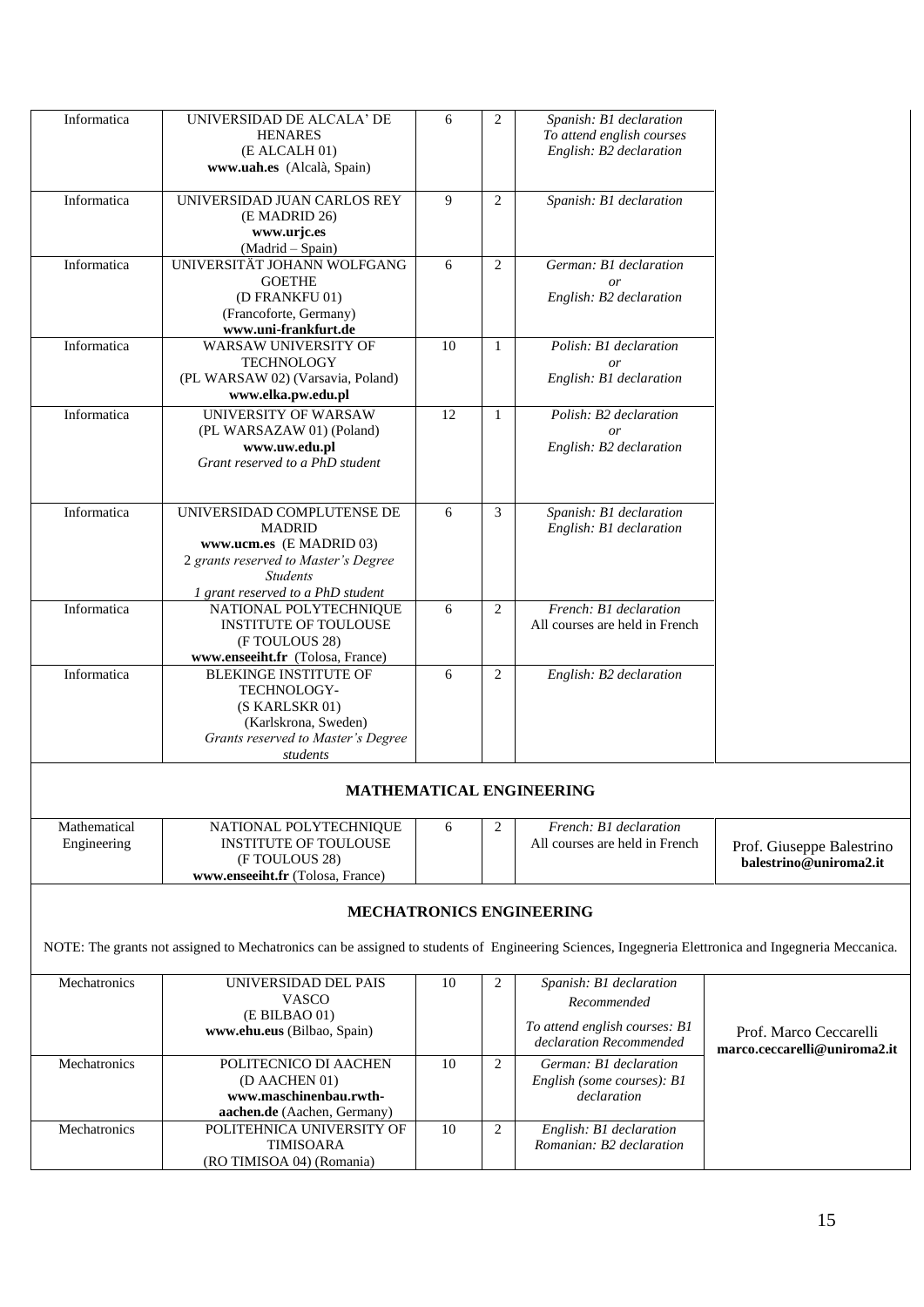| Mechatronics | <b>INSTITUTES NATIONAL DES</b><br>DE SCIENCES APPLIQUEES DE<br><b>RENNES FRENNES</b><br>(F RENNES 10) (France)<br>www.insa-rennes.fr                                 | 10                       | $\mathbf{2}$   | French: B1 declaration<br>To attend english courses:<br>A1 declaration French +<br><b>B1</b> English declaration                  |                                                  |
|--------------|----------------------------------------------------------------------------------------------------------------------------------------------------------------------|--------------------------|----------------|-----------------------------------------------------------------------------------------------------------------------------------|--------------------------------------------------|
| Mechatronics | UNIVERSIDAD DE MALAGA-<br><b>ESCUELA DE INGENIERIAS</b><br><b>INDUSTRIALES</b><br>(E MALAGA 01)<br>www.uma.es                                                        | 10                       | $\mathbf{2}$   | Spanish: B1 declaration<br>Recommended<br>English: B1 declaration<br>The availability of English<br>courses is not guaranteed     |                                                  |
| Mechatronics | IZMIR YUKSCK TEKNOLOJI<br>ENSTITUSU - IYTE -<br><b>DEPARTMENT OF</b><br>MECHANICAL ENGINEERING<br>(TR IZMIR03) (Smirne - Turkey)<br>www.iyte.edu.tr                  | 10                       | 2              | English: B1 declaration                                                                                                           |                                                  |
| Mechatronics | <b>BULGARIAN ACADEMY OF</b><br><b>SCIENCES - INSTITUTE OF</b><br><b>MECHANICS</b><br>(BG SOFIA30) (Sofia, Bulgaria)<br>www.bas.bg<br>Grants reserved to PhD students | 5                        | $\overline{2}$ | English: B1 declaration<br>Bulgarian: B1 declaration                                                                              |                                                  |
| Mechatronics | UNIVERSIDAD DE CANTABRIA<br>(E SANTAND01) (Santander, Spain)<br>www.unican.es                                                                                        | 10                       | 2              | Spanish: B1 declaration<br>(Recommended)<br>To attend English courses:<br><b>B2</b> declaration Recommended                       |                                                  |
| Mechatronics | UNIVERSIDAD DE CANTABRIA<br>(E SANTAND01) (Santander, Spain)<br>www.unican.es<br>Grant reserved to a PhD student                                                     | 3                        | $\mathbf{1}$   | Spanish: B1 declaration<br>Recommended<br>English: B2 declaration<br>Recommended                                                  |                                                  |
| Mechatronics | UNIVERSITE DE POITIERS<br>(F POITIER01) (Poitiers, France)<br>www.univ-poitiers.fr                                                                                   | 10                       | 2              | French: B1 declaration                                                                                                            |                                                  |
| Mechatronics | WROCLAW UNIVERSITY OF<br>SCIENCE AND TECHNOLOGY<br>(PL WROCLAW 02)                                                                                                   | 10                       | $\overline{2}$ | Polish: B2 declaration<br>English: B2 declaration                                                                                 |                                                  |
|              |                                                                                                                                                                      | <b>INGEGNERIA MEDICA</b> |                |                                                                                                                                   |                                                  |
| Medica       | <b>ECOLE NATIONALE SUPERIEURE</b><br>DES TECHNIQUES AVANCÉES<br>(F PARIS 080) (France)<br>www.ensta-paristech.fr<br>Grants reserved to Master's Degree<br>students   | 6                        | 1              | French: B1 declaration                                                                                                            | Prof. Giancarlo Orengo<br>orengo@ing.uniroma2.it |
| Medica       | UNIVERSIDADE CATOLICA<br>PORTUGUESA _ ESCOLA SUPERIOR<br>DE BIOTECNOLOGIA<br>(P LISBOA 01) (Lisbona)<br>www.porto.ucp.pt                                             | 5                        | 2              | Portuguese: B1 declaration<br>Recommended<br>Or<br>English: B1 declaration<br>Recommended                                         |                                                  |
| Medica       | <b>UNIVERSITÉ DE PROVENCE - AIX</b><br><b>MARSEILLE I</b><br>(F MARSEIL 84) (France)<br>www.univ-amo.fr/                                                             | 10                       | 1              | French: B1 declaration                                                                                                            |                                                  |
| Medica       | UNIVERSITAT ROVIRA I VIRGILI<br>(E TARRAGO01) (Tarragona, Spain)                                                                                                     | 9                        | 2              | Spanish or catalan: B1<br>declaration<br>English: B1 declaration<br>The majority of the courses are<br>held in spanish or catalan |                                                  |